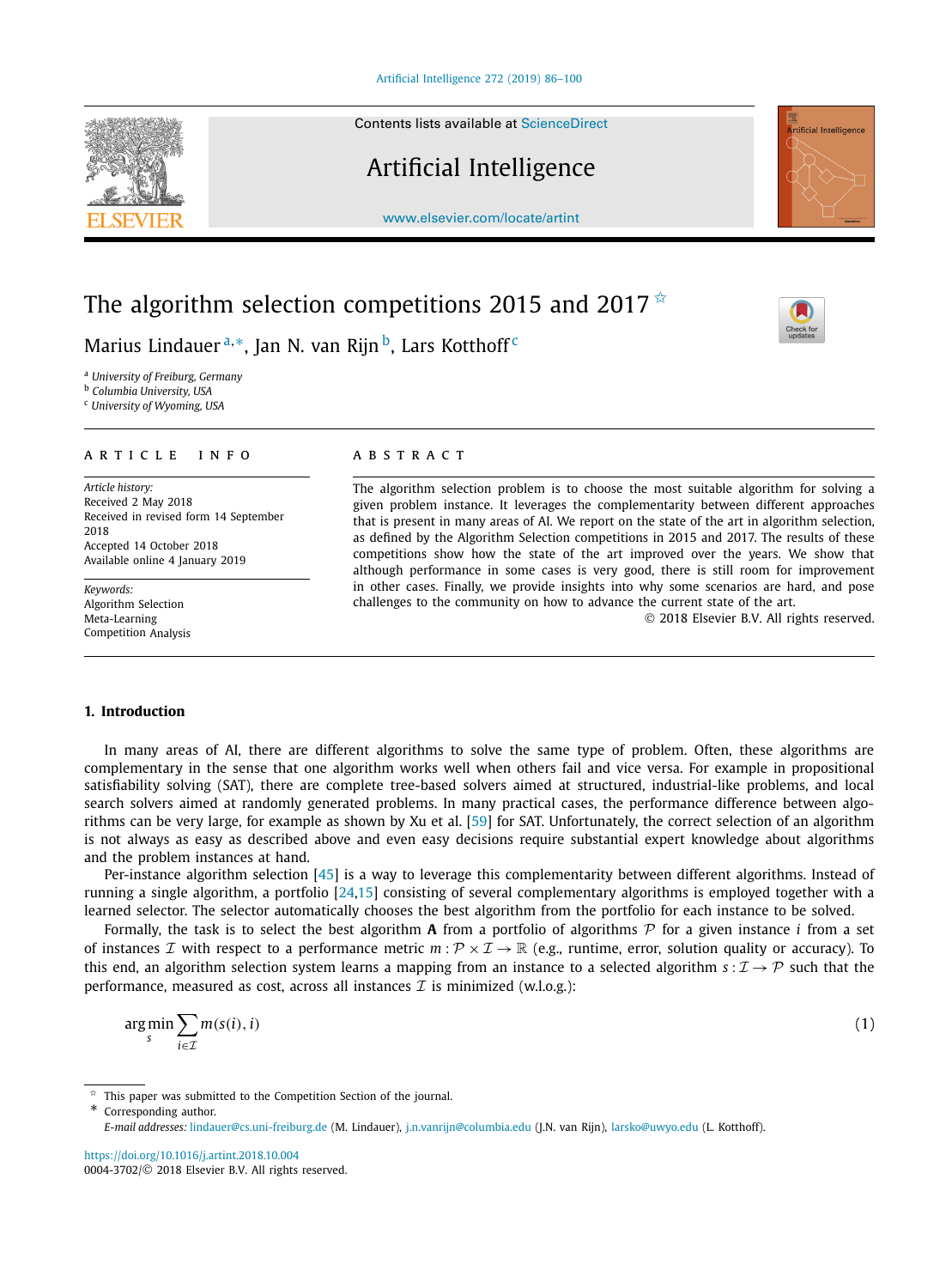

Fig. 1. Per-instance algorithm selection workflow for a given instance.

Algorithm selection has gained prominence in many areas and made tremendous progress in recent years. Algorithm selection systems established new state-of-the-art performance in several areas of AI, for example propositional satisfiability solving  $[57]$ ,<sup>1</sup> machine learning  $[5,54]$ , maximum satisfiability solving  $[2]$ , answer set programming  $[39,6]$ , constraint programming [\[25,1\]](#page-14-0), and the traveling salesperson problem [\[36\]](#page-14-0). However, the multitude of different approaches and application domains makes it difficult to compare different algorithm selection systems, which presented users with a very practical meta-algorithm selection problem – which algorithm selection system should be used for a given task. The algorithm selection competitions can help users to make the decision which system and approach to use, based on a fair comparison across a diverse range of different domains.

The first step towards being able to perform such comparisons was the introduction of the Algorithm Selection Benchmark Library (ASlib, [\[4\]](#page-13-0)). ASlib consists of many algorithm selection scenarios for which performance data of all algorithms on all instances is available. These scenarios allow for fair and reproducible comparisons of different algorithm selection systems. ASlib enabled the competitions we report on here.

*Structure of the paper.* In this competition report, we summarize the results and insights gained by running two algorithm selection competitions based on ASlib. These competitions were organized in 2015 – *the ICON Challenge on Algorithm Selection* – and in 2017 – *the Open Algorithm Selection Challenge*. <sup>2</sup> We start by giving a brief background on algorithm selection (Section 2) and an overview on how we designed both competitions (Section [3\)](#page-3-0). Afterwards we present the results of both competitions (Section [4\)](#page-5-0) and discuss the insights obtained and open challenges in the field of algorithm selection, identified through the competitions (Section [5\)](#page-7-0).

#### **2. Background on algorithm selection**

In this section, we discuss the importance of algorithm selection, several classes of algorithm selection methods and ways to evaluate algorithm selection problems.

#### *2.1. Importance of algorithm selection*

The impact of algorithm selection in several AI fields is best illustrated by the performance of such approaches in AI competitions. One of the first well-know algorithm selection systems was SATzilla [\[57\]](#page-14-0), which won several first places in the SAT competition 2009 and the SAT challenge 2012. To refocus on core SAT solvers, portfolio solvers (including algorithm selection systems) were banned from the SAT competition for several years—now, they are allowed in a special track. In the answer set competition 2011, the algorithm selection system claspfolio [\[21\]](#page-13-0) won the NP-track and later in 2015, ME-ASP [\[44\]](#page-14-0) won the competition. In constraint programming, sunny-cp [\[1\]](#page-13-0) won the open track of the MiniZinc Challenge for several years (2015, 2016 & 2017). In AI planning, a simple static portfolio of planners (fast downward stone soup; [\[19\]](#page-13-0)) won a track at the International Planning Competition (IPC) in 2011. More recently, the online algorithm selection system Delfi [\[29\]](#page-14-0) won a first place at IPC 2018. In QBF, an algorithm selection system called QBF Portfolio [\[22\]](#page-14-0) won third place at the prenex track of QBFEVAL 2018.

Algorithm selection does not only perform well for combinatorial problems, but it is also an important component in automated machine learning (AutoML) systems. For example, the AutoML system auto-sklearn uses algorithm selection to initialize its hyperparameter optimization [\[14\]](#page-13-0) and won two AutoML challenges [\[12\]](#page-13-0).

There are also applications of algorithm selection in non-AI domains, e.g. diagnosis [\[30\]](#page-14-0), databases [\[11\]](#page-13-0), and network design [\[47\]](#page-14-0).

#### *2.2. Algorithm selection approaches*

Fig. 1 shows a basic per-instance algorithm selection framework that is used in practice. A basic approach involves (i) representing a given instance *i* with a vector of numerical features  $F(i)$  (e.g., number of variables and constraints of a CSP

 $<sup>1</sup>$  In propositional satisfiability solving (SAT), algorithm selection system were even banned from the SAT competition for some years, but are allowed in</sup> a special track now.

 $<sup>2</sup>$  This paper builds upon individual short papers for each competition [\[35,40\]](#page-14-0) and presents a unified view with a discussion of the setups, results and</sup> lessons learned.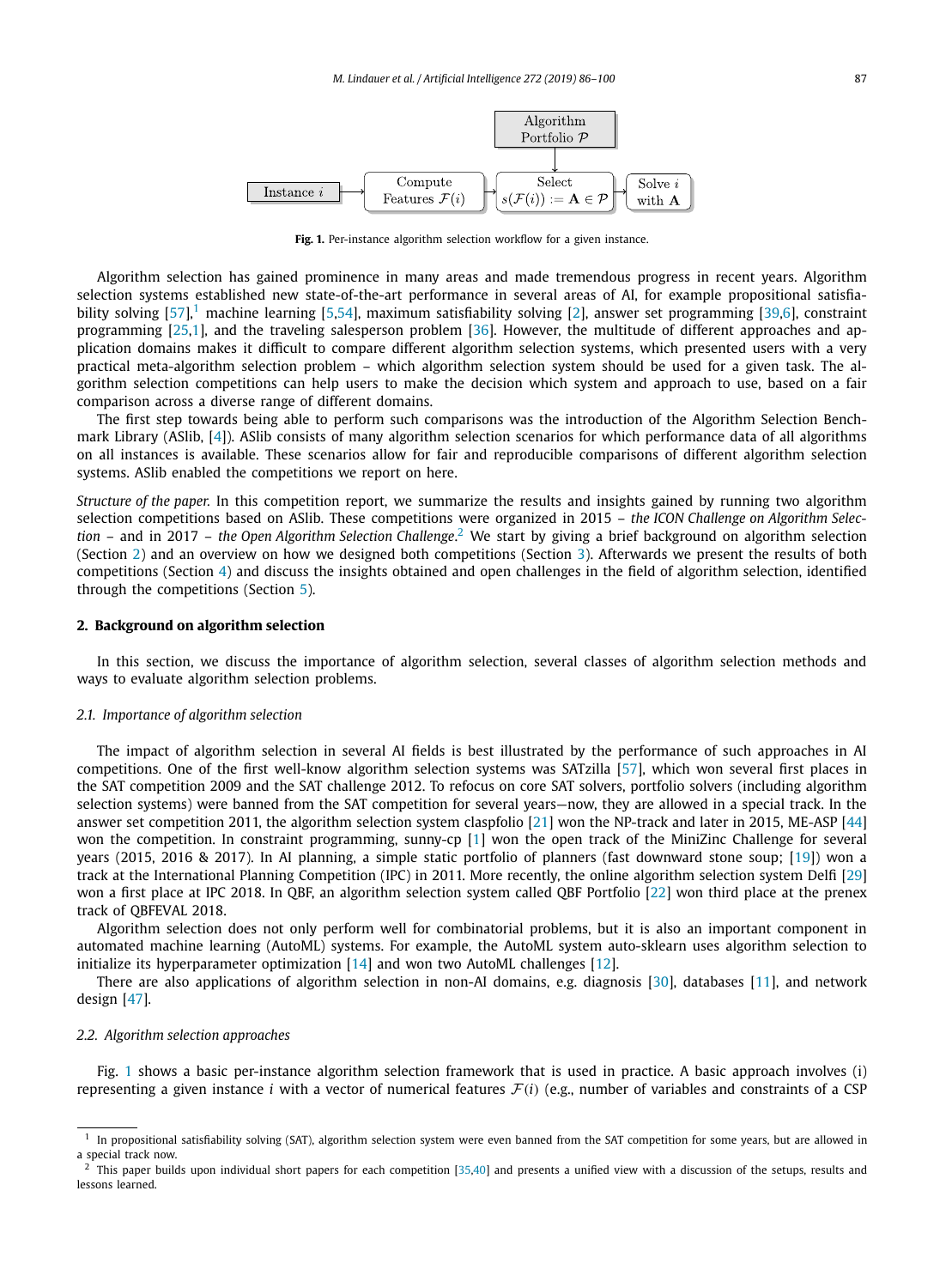<span id="page-2-0"></span>instance), (ii) inducing a selection machine learning model *s* that selects an algorithm for the given instance *i* based on its features  $\mathcal{F}(i)$ . Generally, these machine learning models are induced based on a dataset  $\mathcal{D} = \{(\mathbf{x}_i, y_i) | j = 1, ..., n\}$  with *n* datapoints to map an input **x** to output *f (***x***)*, which closely represents *y*. In this setting, **x***<sup>i</sup>* is typically the vector of numerical features  $F(i)$  from some instance *i* that has been observed before. There are various variations for representing the *y* values and ways for algorithm selection system *s* to leverage the predictions *f (***x***)*. We briefly review several classes of solutions.

- **Regression** that models the performance of individual algorithms in the portfolio. A regression model  $f_A$  can be trained for each  $A \in \mathcal{P}$  on  $\mathcal{D}$  with  $\mathbf{x}_i = \mathcal{F}(i)$  and  $y_i = m(A, i)$  for each previously observed instance *i* that **A** was ran on. The machine learning algorithm can then predict how well algorithm **A** performs on a given instance from  $I$ . The algorithm with the best predicted performance is selected for solving the instance (e.g., [\[23,57\]](#page-14-0)).
- **Combinations of unsupervised clustering and classification** that partitions instances into clusters *H* based on the instance features  $\mathcal{F}(i)$ , and determines the best algorithm  $\mathbf{A}_i$  for each cluster  $h_i \in H$ . Given a new instance *i'*, the instance features  $\mathcal{F}(i')$  determine the nearest cluster  $h'$  w.r.t. some distance metric; the algorithm  $\mathbf{A}'$  assigned to  $h'$  is applied (e.g., [\[3\]](#page-13-0)).
- **Pairwise classification** that considers pairs of algorithms *(***A***k,***A***j)*. For a new instance, the machine-learning-induced model predicts for each pair of algorithms which one will perform better  $(m(\mathbf{A}_k, i) < m(\mathbf{A}_i, i))$ , and the algorithm with most "is better" predictions is selected (e.g., [\[58,53\]](#page-14-0)).
- **Stacking of several approaches** that combine multiple models to predict the algorithm to choose, for example by predicting the performance of each portfolio algorithm through regression models and combining these predictions through a classification model (e.g.,  $[31,46,43]$ ).
- *2.3. Why is algorithm selection more than traditional machine learning?*

In contrast to typical machine learning tasks, each instance has a weight attached to it. It is not be important to select the best algorithm on instances on which all algorithms perform nearly equally, but it is crucial to select the best algorithm on an instance on which all but one algorithm perform poorly (e.g., all but one time out). The potential gain from making the best decision can be seen as a weight for that particular instance.

Instead of predicting a single algorithm, schedules of algorithms can also be used. One variant of algorithm schedules [\[28,20\]](#page-14-0) are static (instance-independent) pre-solving schedules which are applied before any instance features are computed [\[57\]](#page-14-0). Computing the best-performing schedule is usually an NP-hard problem. Alternatively, a sequence of algorithms can be predicted for instance-specific schedules [\[1,37\]](#page-13-0).

Computing instance features can come with a large amount of overhead, and if the objective is to minimize runtime, this overhead should be minimized. For example, on industrial-like SAT instances, computing some instance features can take more than half of the total time budget.

For more details on algorithm selection systems and the different approaches used in the literature, we refer the inter-ested reader to the surveys by Smith-Miles [\[48\]](#page-14-0) and Kotthoff [\[33\]](#page-14-0).

# *2.4. Evaluation of algorithm selection systems*

The purpose of performing algorithm selection is to achieve performance better than any individual algorithm could. In many cases, overhead through the computation of the instance features used as input for the machine learning models is incurred. This diminishes performance gains achieved through selecting good algorithms and has to be taken into account for evaluating algorithm selection systems.

To be able to assess the performance gain of algorithm selection systems, two baselines are commonly compared against [\[59,38,2\]](#page-14-0): (i) the performance of the individual algorithm performing best on all training instances (called *single best solver (SBS)*), which denotes what can be achieved without algorithm selection; (ii) the performance of the *virtual best solver (VBS)* (also called oracle performance), which makes perfect decisions and chooses the best-performing algorithm on each instance without any overhead. The VBS corresponds to the overhead-free parallel portfolio that runs all algorithms in parallel and terminates as soon as the first algorithm finishes.

The performance of the baselines and of any algorithm selection system varies for different scenarios. We normalize the performance  $m_s = \sum_{i \in \mathcal{I}} m(s(i), i)$  of an algorithm selection system *s* on a given scenario by the performance of the SBS and VBS, as a cost to be minimized, and measure how much of the gap between the two it closed as follows:

$$
\hat{m}_s = \frac{m_s - m_{VBS}}{m_{SBS} - m_{VBS}}
$$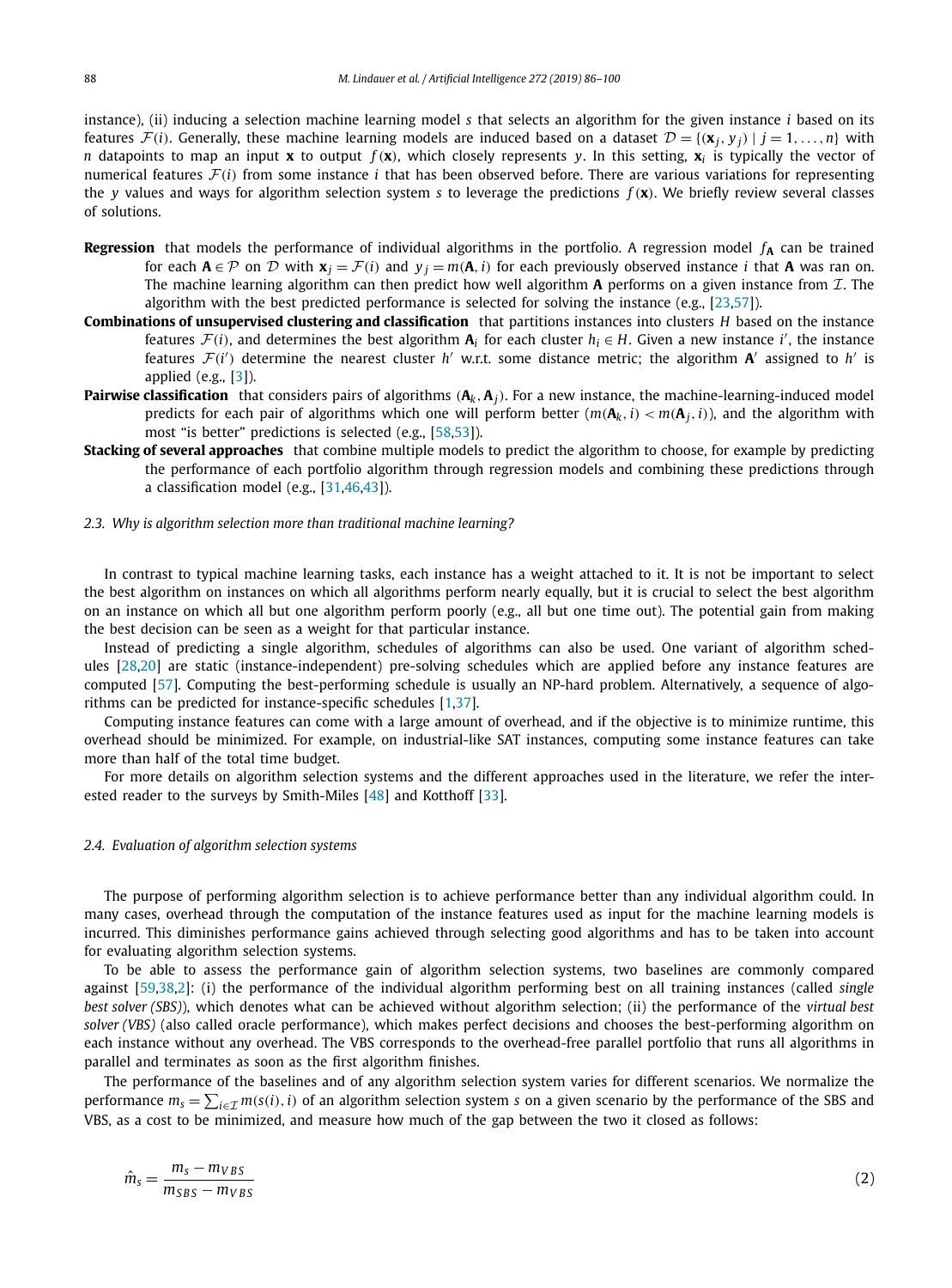<span id="page-3-0"></span>

**Fig. 2.** Illustration of ASlib.

where 0 corresponds to perfect performance, equivalent to the VBS, and 1 corresponds to the performance of the SBS. $3$  The performance of an algorithm selection system will usually be between 0 and 1; if it is larger than 1 it means that simply always selecting the SBS is a better strategy.

A common way of measuring runtime performance is penalized average runtime (PAR10) [\[27,38,2\]](#page-14-0): the average runtime across all instances, where algorithms are run with a timeout and penalized with a runtime ten times the timeout if they do not complete within the time limit.

#### **3. Competition setups**

In this section, we discuss the setups of both competitions. Both competitions were based on ASlib, with submissions required to read the ASlib format as input.

#### *3.1. General setup: ASlib*

Fig. 2 shows the general structure of an ASlib *scenario* [\[4\]](#page-13-0). ASlib scenarios contain pre-computed performance values *m*(**A**, *i*) for all algorithms in a portfolio **A** ∈ P on a set of training instances *i* ∈ I (e.g., runtime for SAT instances or accuracy for Machine Learning datasets). In addition, a set of pre-computed instance features  $\mathcal{F}(i)$  are available for each instance, as well as the time required to compute the feature values (the overhead). The corresponding task description provides further information, e.g., runtime cutoff, grouping of features, performance metric (runtime or solution quality) and indicates whether the performance metric is to be maximized or minimized. Finally, it contains a file describing the train-test splits. This file specifies which instances should be used for training the system  $(\mathcal{I}_{Train})$ , and which should be used for evaluating the system  $(\mathcal{I}_{Test})$ .

#### *3.2. Competition 2015*

In 2015, the competition asked for complete systems to be submitted which would be trained and evaluated by the organizers. This way, the general applicability of submissions was emphasized – rather than doing well only with specific models and after manual tweaks, submissions had to demonstrate that they can be used off-the-shelf to produce algorithm selection models with good performance. For this reason, submissions were required to be open source or free for academic use.

The scenarios used in 2015 are shown in Table [1.](#page-4-0) The competition used existing ASlib scenarios that were known to the participants beforehand. There was no secret test data in 2015; however, the splits into training and testing data were not known to participants. We note that these are all runtime scenarios, reflecting what was available in ASlib at the time.

Submissions were allowed to specify the feature groups and a single pre-solver for each ASlib scenario (a staticallydefined algorithm to be run before any feature computation to avoid overheads on easy instances), and required to produce a list of the algorithms to run for each instance (each with an associated timeout). The training time for a submission was limited to 12 CPU hours on each scenario; each submission had the same computational resources available and was

<sup>&</sup>lt;sup>3</sup> In the 2017 competition, the gap was defined such that 1 corresponded to VBS and 0 to SBS. For consistency with the 2015 results, we use the metric as defined in Equation [\(2\)](#page-2-0) here.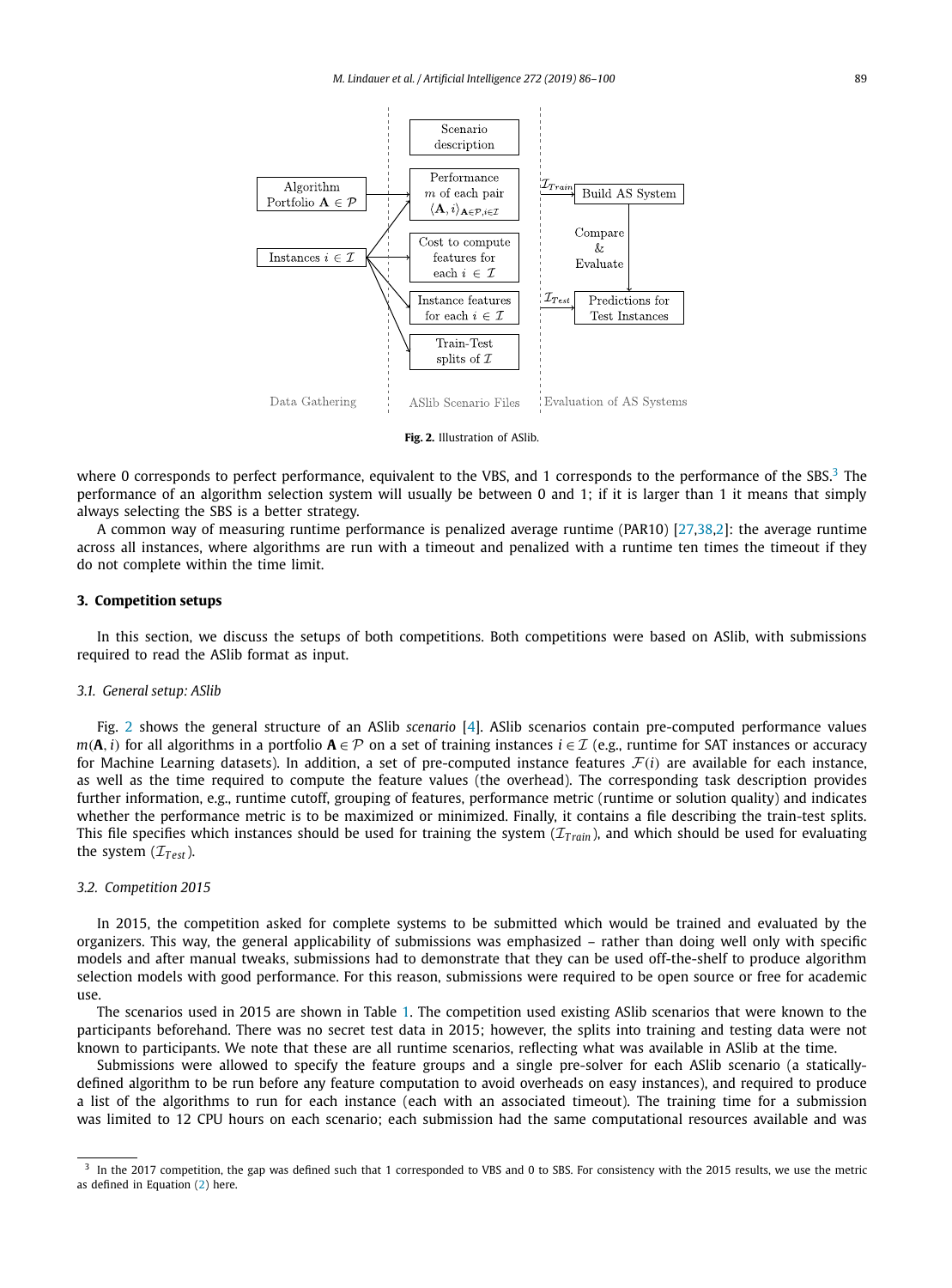#### <span id="page-4-0"></span>**Table 1**

Overview of algorithm selection scenarios used in 2015, showing the number of algorithms  $|A|$ , the number of instances  $|I|$ , the number of instance features  $|F|$ , the performance objective, and the improvement factor of the virtual best solver (VBS) over the single best solver *(mSBS/mVBS)* without considering instances on which all algorithms timed out.

| Scenario     | $ {\bf A} $ | $ \mathcal{I} $ | F   | Obj. | Factor |
|--------------|-------------|-----------------|-----|------|--------|
| ASP-POTASSCO | 11          | 1294            | 138 | Time | 25     |
| CSP-2010     | 2           | 2024            | 17  | Time | 10     |
| MAXSAT12-PMS | 6           | 876             | 37  | Time | 53     |
| CPMP-2013    | 4           | 527             | 22  | Time | 31     |
| PROTEUS-2014 | 22          | 4021            | 198 | Time | 413    |
| OBF-2011     | 5           | 1368            | 46  | Time | 96     |
| SAT11-HAND   | 15          | 296             | 115 | Time | 37     |
| SAT11-INDU   | 18          | 300             | 115 | Time | 22     |
| SAT11-RAND   | 9           | 600             | 115 | Time | 66     |
| SAT12-ALL    | 31          | 1614            | 115 | Time | 30     |
| SAT12-HAND   | 31          | 1167            | 138 | Time | 35     |
| SAT12-INDU   | 31          | 767             | 138 | Time | 15     |
| SAT12-RAND   | 31          | 1167            | 138 | Time | 12     |

executed on the same hardware. AutoFolio was the only submission that used the full 12 hours. The submissions were evaluated on 10 different train-test splits, to reduce the potential influence of randomness. We considered the three metrics mean PAR10 score, mean misclassification penalty (the additional time that was required to solve an instance compared to the best algorithm on that instance), and number of instances solved within the timeout. The final score was the average remaining gap  $\hat{m}$  (Equation [\(2\)](#page-2-0)) across these three metrics, the 10 train-test splits, and the scenarios.

# *3.3. Competition 2017*

Compared to 2015, we changed the setup of the competition in 2017 with the following goals in mind:

- 1. fewer restrictions on the submissions regarding computational resources and licensing;
- 2. better scaling of the organizational overhead to more submissions, in particular not having to run each submission manually;
- 3. more flexible schedules for computing features and running algorithms; and
- 4. a more diverse set of algorithm selection scenarios, including new scenarios.

To achieve the first and second goal, the participants did not submit their systems directly, but only the predictions made by their system for new test instances (using a single train-test split). Thus, also submissions from closed-source systems were possible, although all participants made their submissions open-source in the end. We provided full information, including algorithms' performances, for a set of training instances, but only the feature values for the test instances to submitters. Participants could invest as many computational resources as they wanted to compute their predictions. While this may give an advantage to participants who have access to large amounts of computational resources, such a competition is typically won through better ideas and not through better computational resources. To facilitate easy submission of results, we did not run multiple train-test splits as in 2015. We be briefly investigated the effects of this in Section [5.4.](#page-7-0) We note that this setup is quite common in other machine learning competitions, e.g., the Kaggle competitions [\[9\]](#page-13-0).

To support more complex algorithm selection approaches, the submitted predictions were allowed to be an arbitrary sequence of algorithms with timeouts and interleaved feature computations. Thus, any combination of these two components was possible (e.g., complex pre-solving schedules with interleaved feature computation). Complex pre-solving schedules were used by most submissions for scenarios with runtime as performance metric.

We collected several new algorithm selection benchmarks from different domains; 8 out of the 11 used scenarios were completely new and not disclosed to participants before the competition (see Table [2\)](#page-5-0). We obfuscated the instance and algorithm names such that the participants were not able to easily recognize existing scenarios.

To show the impact of algorithm selection on the state of the art in different domains, we focused the search for new scenarios on recent competitions for CSP, MAXSAT, MIP, QBF, and SAT. Additionally, we developed an open-source Python tool that connects to OpenML [\[56\]](#page-14-0) and converts a Machine Learning study into an ASlib scenario.<sup>4</sup> To ensure diversity of the scenarios with respect to the application domains, we selected at most two scenarios from each domain to avoid any bias introduced by focusing on a single domain. In the 2015 competition, most of the scenarios came from SAT, which skewed the evaluation in favor of that. Finally, we also considered scenarios with solution quality as performance metric (instead of runtime) for the first time. The new scenarios were added to ASlib after the competition; thus the competition was not only enabled by ASlib, but furthers its expansion.

For a detailed description of the competition setup in 2017, we refer the interested reader to [\[40\]](#page-14-0).

<sup>4</sup> See [https://github.com/openml/openml-aslib.](https://github.com/openml/openml-aslib)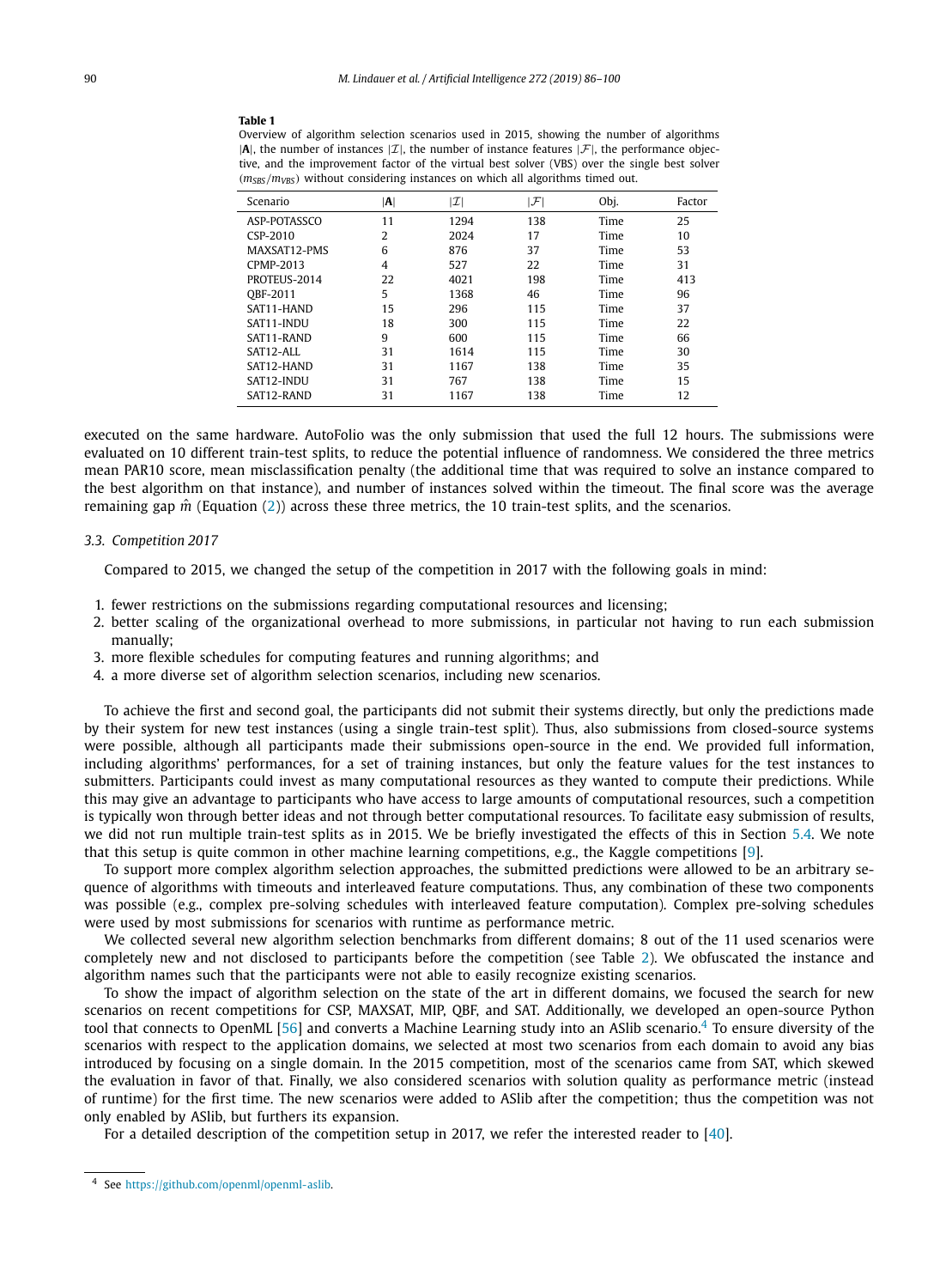#### <span id="page-5-0"></span>**Table 2**

Overview of algorithm selection scenarios used in 2017, showing the alias in the competition, the number of algorithms  $|A|$ , the number of instances  $|I|$ , the number of instance features  $|\mathcal{F}|$ , the performance objective, and the improvement factor of the virtual best solver (VBS) over the single best solver *(* $m_{SBS}/m_{VBS}$ *)* without considering instances on which all algorithms timed out. Scenarios marked with an asterisk were available in ASlib before the competition.

| Scenario               | Alias        | $ {\bf A} $ | $\mathcal{I}$ l | F   | Obj.    | Factor |
|------------------------|--------------|-------------|-----------------|-----|---------|--------|
| BNSL-2016*             | Bado         | 8           | 1179            | 86  | Time    | 41     |
| CSP-Minizinc-Obj-2016  | Camilla      | 8           | 100             | 95  | Quality | 1.7    |
| CSP-Minizinc-Time-2016 | Caren        | 8           | 100             | 95  | Time    | 61     |
| MAXSAT-PMS-2016        | Magnus       | 19          | 601             | 37  | Time    | 25     |
| MAXSAT-WPMS-2016       | Monty        | 18          | 630             | 37  | Time    | 16     |
| MIP-2016               | Mira         | 5           | 218             | 143 | Time    | 11     |
| OPENML-WEKA-2017       | Oberon       | 30          | 105             | 103 | Quality | 1.02   |
| OBF-2016               | Qill         | 24          | 825             | 46  | Time    | 265    |
| $SAT12-ALL^*$          | Svea         | 31          | 1614            | 115 | Time    | 30     |
| SAT03-16_INDU          | Sora         | 10          | 2000            | 483 | Time    | 13     |
| TTP-2016*              | <b>Titus</b> | 22          | 9720            | 50  | Quality | 1.04   |

#### **Table 3**

Results in 2015 with some system running out of competition (ooc). The average gap is aggregated across all scenarios according to Equation [\(2\)](#page-2-0).

| Rank | System                     | Avg. gap |              |
|------|----------------------------|----------|--------------|
|      |                            | All      | <b>PAR10</b> |
| 1st  | zilla                      | 0.366    | 0.344        |
| 2nd  | zillafolio $\ldots \ldots$ | 0.370    | 0.341        |
| ooc  | $AutoFolio-48$             | 0.375    | 0.334        |
| 3rd  | AutoFolio                  | 0.390    | 0.341        |
| ooc  | LLAMA-regrPairs            | 0.395    | 0.375        |
| 4th  | $ASAP_RF$                  | 0.416    | 0.377        |
| 5th  | $ASAP$ $kNN$ $\dots$       | 0.423    | 0.387        |
| ooc  | LLAMA-regr                 | 0.425    | 0.407        |
| 6th  | flexfolio-schedules        | 0.442    | 0.395        |
| 7th  | sunny                      | 0.482    | 0.461        |
| 8th  | sunny-presolv              | 0.484    | 0.467        |

# **4. Results**

We now discuss the results of both competitions.

#### *4.1. Competition 2015*

The competition received a total of 8 submissions from 4 different groups of researchers comprising 15 people. Participants were based in 4 different countries on 2 continents. Appendix [A](#page-10-0) provides an overview of all submissions.

Table 3 shows the final ranking. The zilla system is the overall winner, although the first- and second-placed entries are very close. All systems perform well on average, closing more than half of the gap between virtual and single best solver. Additionally, we show the normalized PAR10 score for comparison to the 2017 results, where only the PAR10 metric was used. Detailed results of all metrics (PAR10, misclassification penalty, and solved) are presented in Appendix [D.](#page-11-0)

For comparison, we show three additional systems. Autofolio-48 is identical to Autofolio (a submitted algorithm selector that searches over different selection approaches and their hyperparameter settings [\[38\]](#page-14-0)), but was allowed 48 hours training time (four times the default) to assess the impact of additional tuning of hyperparameters. LLAMA-regrPairs and LLAMA-regr are simple approaches based on the LLAMA algorithm selection toolkit  $[32]$ .<sup>5</sup> The relatively small difference between AutoFolio and AutoFolio-48 shows that allowing more training time does not increase performance significantly. The good ranking of the two simple LLAMA models shows that reasonable performance can be achieved even with simple off-the-shelf approaches without customization or tuning. Fig. [3](#page-6-0) (combined scores) and Fig. [4](#page-6-0) (PAR10 scores) show critical distance plots on the average ranks of the submissions. According to the Friedman test with post-hoc Nemenyi test, there is no statistically significant difference between any of the submissions.

More detailed results can be found in [\[34\]](#page-14-0).

<sup>5</sup> Both LLAMA approaches use regression models to predict the performance of each algorithm individually and for each pair of algorithms to predict their performance difference. Both approaches did not use pre-solvers and feature selection, both selected only a single algorithm, and their hyperparameters were not tuned.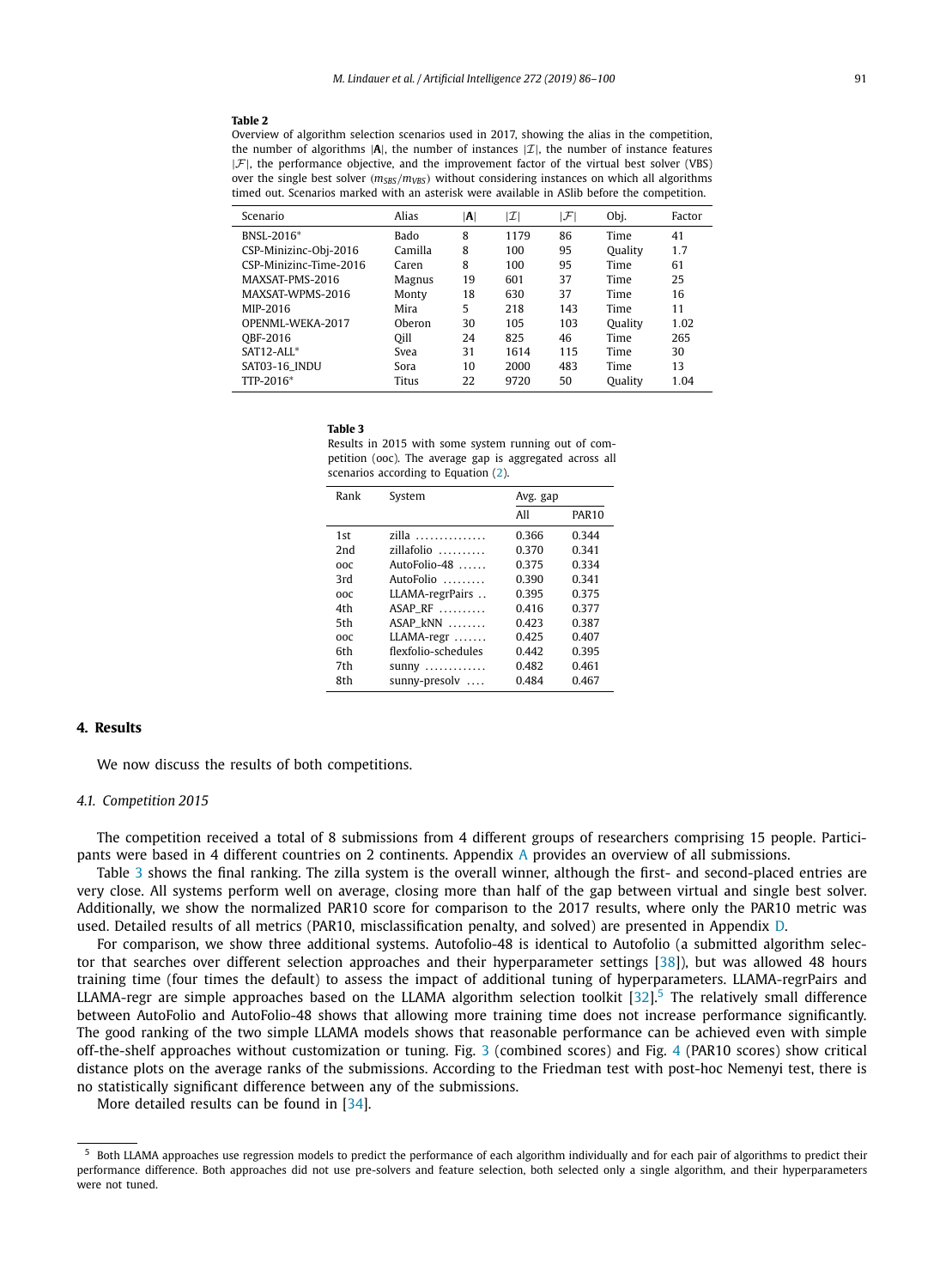<span id="page-6-0"></span>

**Fig. 3.** Critical distance plots with Nemenyi Test on the 'All' scores (average across normalized scores based on PAR10, misclassification penalty, and number of solved instances) of the participants of the 2015 competition. If two submissions are connected by a thick line, there was not enough statistical evidence that their performances are significantly different.



**Fig. 4.** Critical distance plots with Nemenyi Test on the PAR10 scores of the participants of the 2015 competition.

**Table 4** Results in 2017 with some system running out of competition (ooc). The average gap is aggregated across all scenarios according to Equation [\(2\)](#page-2-0).

| Rank | System                      | Avg. gap | Avg. rank |
|------|-----------------------------|----------|-----------|
| 1st  | $ASAP.v2$                   | 0.38     | 2.6       |
| 2nd  | $ASAP_v3$                   | 0.40     | 2.8       |
| 3rd  | Sunny-fkvar                 | 0.43     | 27        |
| 4th  | Sunny-autok                 | 0.57     | 3.9       |
| ooc  | *Zilla(fixed version)       | 0.57     | N/A       |
| 5th  | $*$ Zilla                   | 0.93     | 53        |
| 6th  | $*Zilla(dyn) \ldots \ldots$ | 0.96     | 5.4       |
| 7th  | AS-RF                       | 2.10     | 6.1       |
| 8th  | $AS-ASL$                    | 2.51     | 7.2       |



**Fig. 5.** Critical distance plots with Nemenyi Test on the PAR10 scores of the participants in 2017.

#### *4.2. Competition 2017*

In 2017, there were 8 submissions from 4 groups. Similar to 2015, participants were based in 4 different countries on 2 continents. While most of the submissions came from participants of the 2015 competition, there were also submissions by researchers who did not participate in 2015.

Table 4 shows the results in terms of the gap metric (see Equation  $(2)$ ) based on PAR10, as well as the ranks; detailed results are in Table [E.9](#page-13-0) (Appendix [E\)](#page-13-0). The competition was won by ASAP.v2, which obtained the highest scores on the gap metric both in terms of the average over all datasets, and the average rank across all scenarios. Both ASAP systems clearly outperformed all other participants on the quality scenarios. However, Sunny-fkvar did best on the runtime scenarios, followed by ASAP.v2.

Fig. 5 shows critical distance plots on the average ranks of the submissions. There is no statistically significant difference between the best six submissions, but the difference to the worst submissions is statistically significant.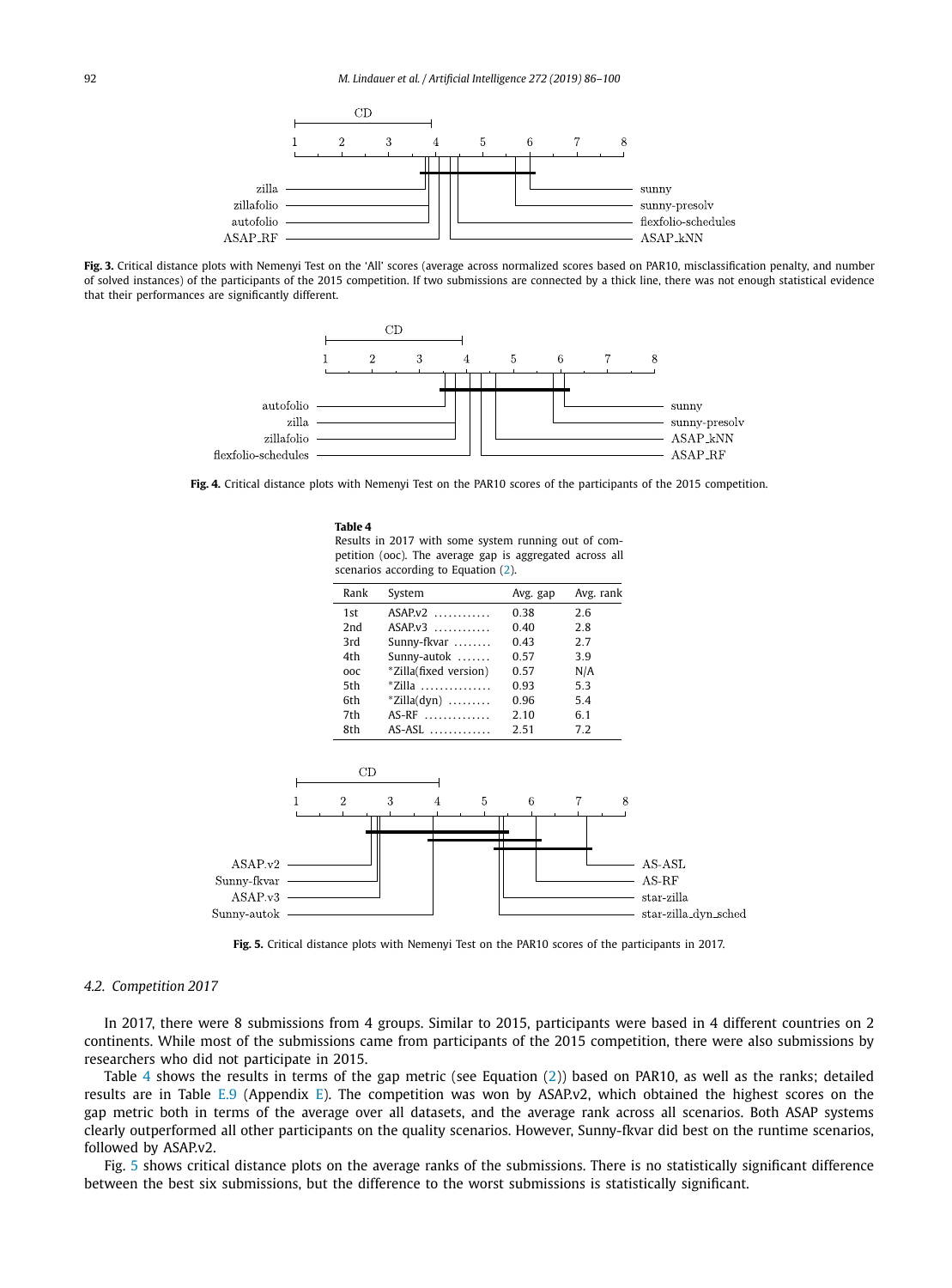#### <span id="page-7-0"></span>**5. Open challenges and insights**

In this section, we discuss insights and open challenges indicated by the results of the competitions.

# *5.1. Progress from 2015 to 2017*

The progress of algorithm selection as a field from 2015 to 2017 seems to be rather small. In terms of the remaining gap between virtual best and single best solver, the results were nearly the same (the best system in 2015 achieved about 33% in terms of PAR10, and the best system in 2017 about 38%). On the only scenario used in both competitions (SAT12-ALL), the performance stayed nearly constant. Nevertheless, the competition in 2017 was more challenging because of the new and more diverse scenarios. While the community succeeded in coming up with more challenging problems, there appears to be room for more innovative solutions.

#### *5.2. Statistical significance*

Figs. [3,](#page-6-0) [4](#page-6-0) and [5](#page-6-0) show ranked plots, with the critical distance required according to the Friedman with post-hoc Nemenyi test to assert statistical significant difference between multiple systems [\[10\]](#page-13-0). In the 2015 competition, none of the differences between the submitted systems were statistical significant, whereas in the 2017 competition only some differences where statistical significant.

Failure to detect a significant difference does not imply that there is no such difference: the statistical tests are based on a relatively low number of samples and thus have limited power.

Even though the statistical significance results should be interpreted with care, the critical difference plots are still informative. They show, e.g., that the systems submitted in the 2015 challenge were closer together (ranked approximately between 3*.*5 and 6) than the systems submitted in 2017 (ranked approximately between 2*.*5 and 7).

#### *5.3. Robustness of algorithm selection systems*

As the results of both competitions show, choosing one of the state-of-the-art algorithm selection systems is still a much better choice than simply always using the single best algorithm. However, as different algorithm selection systems have different strengths, we are now confronted with a meta-algorithm selection problem – selecting the best algorithm selection approach for the task at hand. For example, while the best submission in 2017 achieved 38% gap between SBS and VBS remaining, the virtual best selector over the portfolio of all submissions would have achieved 29%. An open challenge is to develop such a meta-algorithm selection system, or a single algorithm selection system that performs well across a wide range of scenarios.

One step in this direction is the per-scenario customization of the systems, e.g., by using hyperparameter optimization methods [\[17,41,](#page-13-0)[8\]](#page-14-0), per-scenario model selection [\[42\]](#page-14-0), or even per-scenario selection of the general approach combined with hyperparameter optimization [\[38\]](#page-14-0). However, as the results show, more fine-tuning of an algorithm selection system does not always result in a better-performing system. In 2015, giving much more time to Autofolio resulted in only a very minor performance improvement, and in 2017 ASAP.v2 performed better than its refined successor ASAP.v3.

In addition to the general observations above, we note the following points regarding robustness of the submissions:

- zilla performed very well on SAT scenarios (average rank: 1*.*4) but only mediocre on other domains (average rank: 6*.*5 out of 8 submissions) in 2015;
- ASAP won in 2017, but sunny-fkvar performed better on runtime scenarios;
- both CSP scenarios in 2017 were very similar (same algorithm portfolio, same instances, same instance features) but the performance metric was changed (one scenario with runtime and one scenario with solution quality). On the runtime scenario, Sunny-fkvar performed very well, but on the quality scenario ASAP.v3/2 performed much better.

#### *5.4. Impact of randomness*

One of the main differences between the 2015 and 2017 challenges was that in 2015, the submissions were evaluated on 10 cross-validation splits to determine the final ranking, whereas in 2017, only a single training-test split was used. While this greatly reduced the effort for the competition organizers, it increased the risk of a particular submission with randomized components getting lucky.

In general, our expectation for the performance of a submission is that it does not depend on randomness much, i.e., its performance does not vary significantly across different test sets or random seeds. On the other hand, as we observed in Section 5.3, achieving good performance across multiple scenarios is an issue.

To determine the effect of randomness on performance, we ran the competition winner, ASAP.v2, with different random seeds on the CSP-Minizinc-Obj-2016 (Camilla) scenario, where it performed particularly well. Fig. [6](#page-8-0) shows the cumulative distribution function of the performance across different random seeds. The probability of ASAP.v2 performing as good or better than it did is very low, suggesting that it did choose a lucky random seed.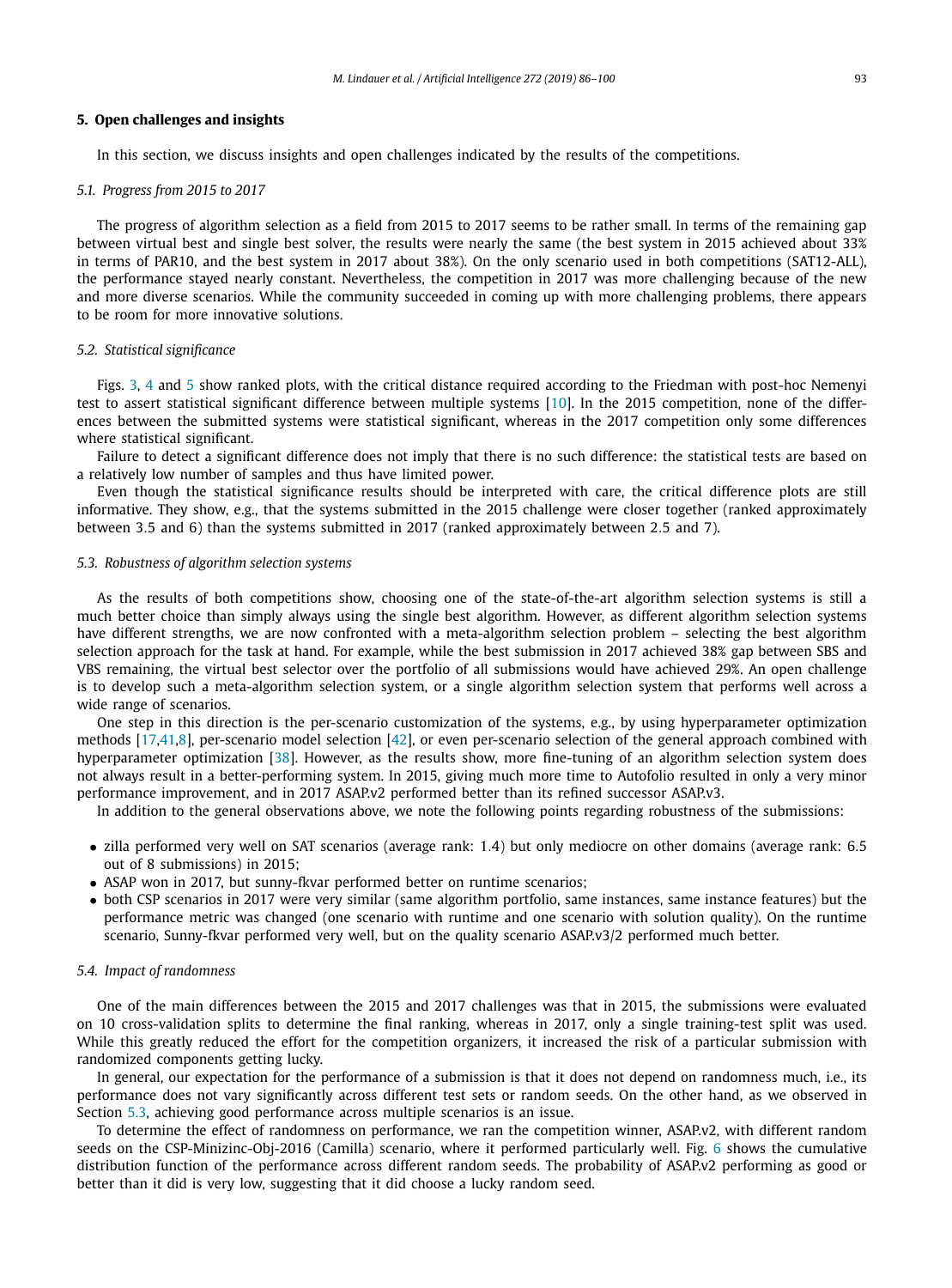<span id="page-8-0"></span>

**Fig. 6.** Cumulative distribution function of the closed gap of ASAP.v2 on CSP-Minizinc-Obj-2016, across 1500 random seeds. The plot shows that the actual obtained score (0*.*025) has a probability of 0*.*466%.

This result demonstrates the importance of evaluating algorithm selection systems across multiple random seeds, or multiple test sets. If we replace ASAP's obtained score with the median score of the CDF shown in Fig. 6, it would have ranked at third place.

#### *5.5. Hyperparameter optimization*

All systems submitted to either of the competitions leverage a machine learning model that predicts the performance of algorithms. It is well known that hyperparameter optimization is important to get well-performing machine learning models (see, e.g., [\[49,51,55\]](#page-14-0)). Nevertheless, not all submissions optimized hyperparameters, e.g., the winner in 2017 ASAP.v2 [\[17\]](#page-13-0) used the default hyperparameters of its random forest. Given previous results by Lindauer et al. [\[38\]](#page-14-0), we would expect that adding hyperparameter optimization to recent algorithm selection systems will further boost their performances.

#### *5.6. Handling of quality scenarios*

ASlib distinguishes between two types of scenarios: *runtime scenarios* and *quality scenarios*. In runtime scenarios, the goal is to minimize the time the selected algorithm requires to solve an instances (e.g., SAT, ASP), whereas in quality scenarios the goal is to find the algorithm that obtains the highest score or lowest error according to some metric (e.g., plan quality in AI planning or prediction error in Machine Learning). In the current version of ASlib, the most important difference between the two scenario types is that for runtime scenario a schedule of different algorithms can be provided, whereas for quality scenarios only a single algorithm. The reason for this limitation is that ASlib does not contain information on intermediate solution qualities of any-time algorithms (e.g., the solution quality after half the timeout). For the same reason, the cost of feature computation cannot be considered for quality scenarios – it is unknown how much additional quality could be achieved in the time required for feature computation. This setup is common in algorithm selection methods for machine learning (meta-learning). Intermediate solutions and the time at which they were obtained could enable schedules for quality scenarios and analyzing trade-offs between obtaining a better solution quality by expending more resources or switching to another algorithm. For example, the MiniZinc Challenge [\[50\]](#page-14-0) started to record these information in 2017. Future versions of ASlib will consider addressing this limitation.

#### *5.7. Challenging scenarios*

On average, algorithm selection systems perform well and the best systems had a remaining gap between the single best and virtual best solver of only 38% in 2017. However, some of the scenarios are harder than others for algorithm selection. Table [5](#page-9-0) shows the median and best performance of all submissions on all scenarios. To identify challenging scenarios, we studied the best-performing submission on each scenario and compared the remaining gap with the average remaining gap over all scenarios. In 2015, *SAT12-RAND* and *SAT11-INDU* were particularly challenging, and in 2017 *OPENML-WEKA-2017* and *SAT03-16\_INDU*.

**SAT12-RAND** was a challenging scenario in 2015 and most of the participating systems performed not better than the single best solver on it, although the VBS has a 12-fold speedup over the single best solver. The main reason is probably that not only the SAT instances considered in this scenario are randomly generated but also most of the best-performing solvers are stochastic local search solvers which are highly randomized. The data in this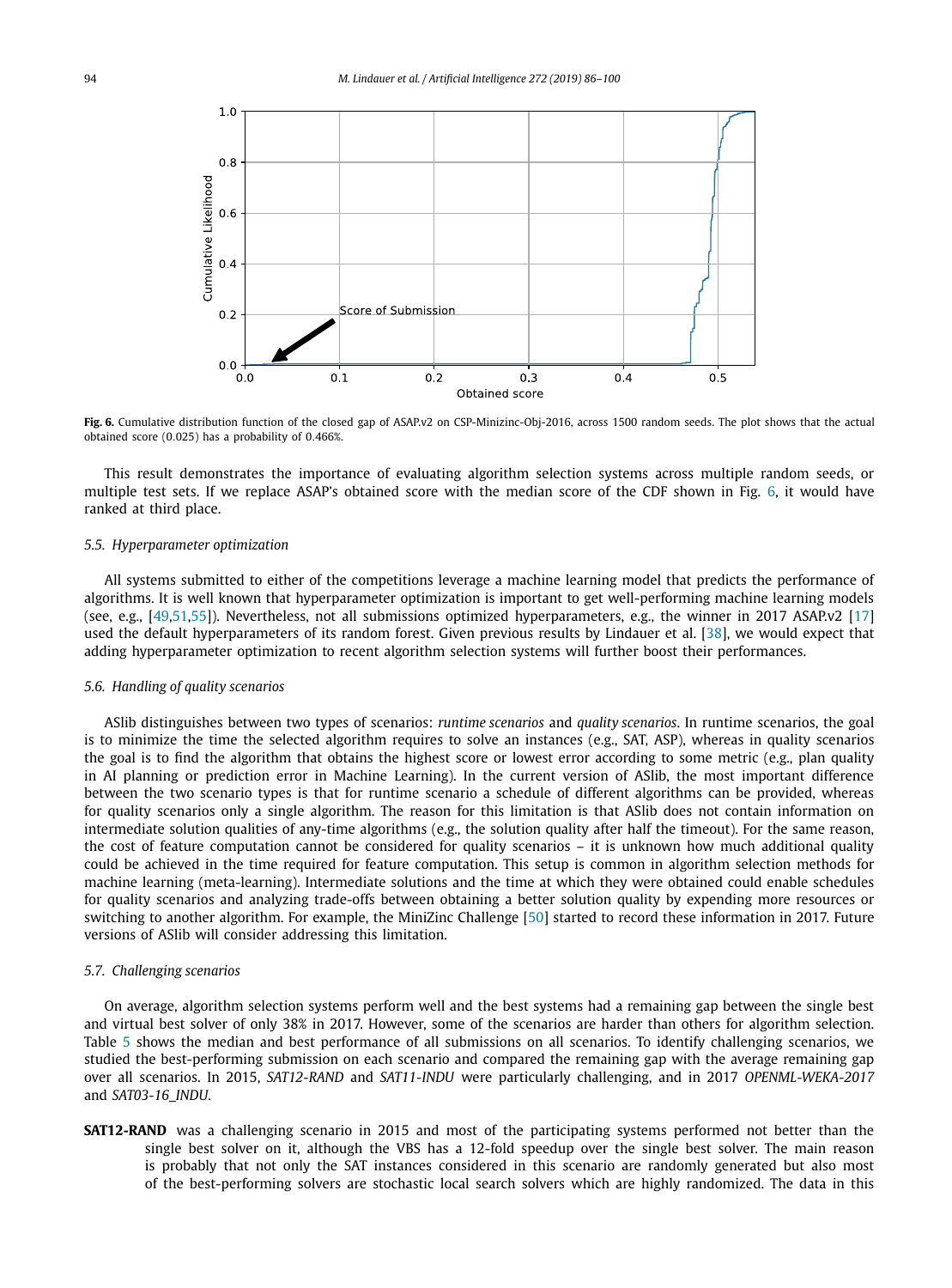<span id="page-9-0"></span>**Table 5**

Average remaining gap and the best remaining gap across all submissions for all scenarios. The **bold** scenarios are particularly challenging.

| Scenario               | Median rem. gap | Best rem. gap |
|------------------------|-----------------|---------------|
| 2015                   |                 |               |
| ASP-POTASSCO           | 0.31            | 0.28          |
| $CSP-2010$             | 0.23            | 0.14          |
| $MAXSAT12-PMS$         | 0.18            | 0.14          |
| $CPMP-2013$            | 0.35            | 0.29          |
| PROTEUS-2014           | 0.16            | 0.05          |
| QBF-2011               | 0.15            | 0.09          |
| $SAT11-HAND$           | 0.34            | 0.30          |
| $SAT11$ -INDU $\ldots$ | 1.00            | 0.87          |
| $SAT11-RAND$           | 0.08            | 0.04          |
| $SAT12-ALL$            | 0.38            | 0.27          |
| $SAT12-HAND$           | 0.32            | 0.25          |
| $SAT12$ -INDU          | 0.90            | 0.59          |
| $SAT12-RAND$           | 1.00            | 0.77          |
| Average                | 0.41            | 0.31          |
| 2017                   |                 |               |
| $BNSL-2016$            | 0.25            | 0.15          |
| CSP-Minizinc-Obj-2016. | 1.59            | 0.02          |
| CSP-Minizinc-Time-2016 | 0.41            | 0.05          |
| MAXSAT-PMS-2016        | 0.49            | 0.41          |
| MAXSAT-WPMS-2016       | 0.51            | 0.08          |
| $MIP-2016$             | 0.56            | 0.49          |
| OPENML-WEKA-2017       | 1.0             | 0.78          |
| QBF-2016               | 0.43            | 0.15          |
| $SAT12-ALL$            | 0.42            | 0.31          |
| SAT03-16_INDU          | 0.77            | 0.65          |
| TTP-2016*              | 0.33            | 0.15          |
| Average                | 0.61            | 0.30          |

scenario was obtained from single runs of each algorithm, which introduces strong noise. After the competition in 2015, Cameron et al. [\[7\]](#page-13-0) showed that in such noisy scenarios, the performance of the virtual best solver is often overestimated. Thus, we do not recommend to study algorithm selection on *SAT12-RAND* at this moment and plan to remove *SAT12-RAND* in the next ASlib release.

- **SAT11-INDU** was a hard scenario in 2015; in particular it was hard for systems that selected schedules per instance (such as Sunny). Applying schedules on these industrial-like instances is quite hard because even the single best solver has an average PAR10 score of 8030 (with a timeout of 5000 seconds) to solve an instance; thus, allocating a fraction of the total available resources to an algorithm on this scenario is often not a good idea (also shown by Hoos et al. [\[20\]](#page-13-0)).
- **SAT03-16 INDU** was a challenging scenario for the participants in 2017. It is mainly an extension of a previously-used scenario called *SAT12-INDU*. Zilla was one of the best submissions in 2015 on *SAT12-INDU* with a remaining gap of roughly 61%; however in 2017 on *SAT03-16\_INDU*, zilla had a remaining gap of 83%. Similar observations apply to ASAP. *SAT03-16\_INDU* could be much harder than *SAT12-INDU* because of the smaller number of algorithms  $(31 \rightarrow 10)$ , the larger number of instances (767  $\rightarrow$  2000) or the larger number of instance features (138  $\rightarrow$  483).
- **OPENML-WEKA-2017** was a new scenario in the 2017 competition and appeared to be very challenging, as six out of eight submissions performed almost equal to or worse than the single best solver ( $\geq$  95% remaining gap). This scenario featured algorithm selection for machine learning problems (cf. meta-learning [\[5\]](#page-13-0)). The objective was to select the best machine learning algorithm from a selection of WEKA algorithms [\[18\]](#page-13-0), based on simple characteristics of the dataset (i.e., meta-features). The scenario was introduced by van Rijn [\[52\]](#page-14-0) [Chapter 6]. We verified empirically that (i) there is a learnable concept in this scenario, and (ii) the chosen holdout set was sufficiently similar to the training data by evaluating a simple baseline algorithm selector (a regression approach using a random forest as model). The experimental setup and results are presented in Fig. [7.](#page-10-0) It is indeed a challenging scenario; on half of the sampled holdout sets, our baseline was unable to close the gap by more than 10%. In 18% of the holdout sets, the baseline performed worse than the SBS. However, our simple baseline achieved 67*.*5% remaining gap on the holdout set used in the competition (compared to the best submission Sunny-fkvar with 78%).

# **6. Conclusions**

In this paper, we discussed the setup and results of two algorithm selection competitions. These competitions allow the community to objectively compare different systems and assess their benefits. They confirmed that per-instance algorithm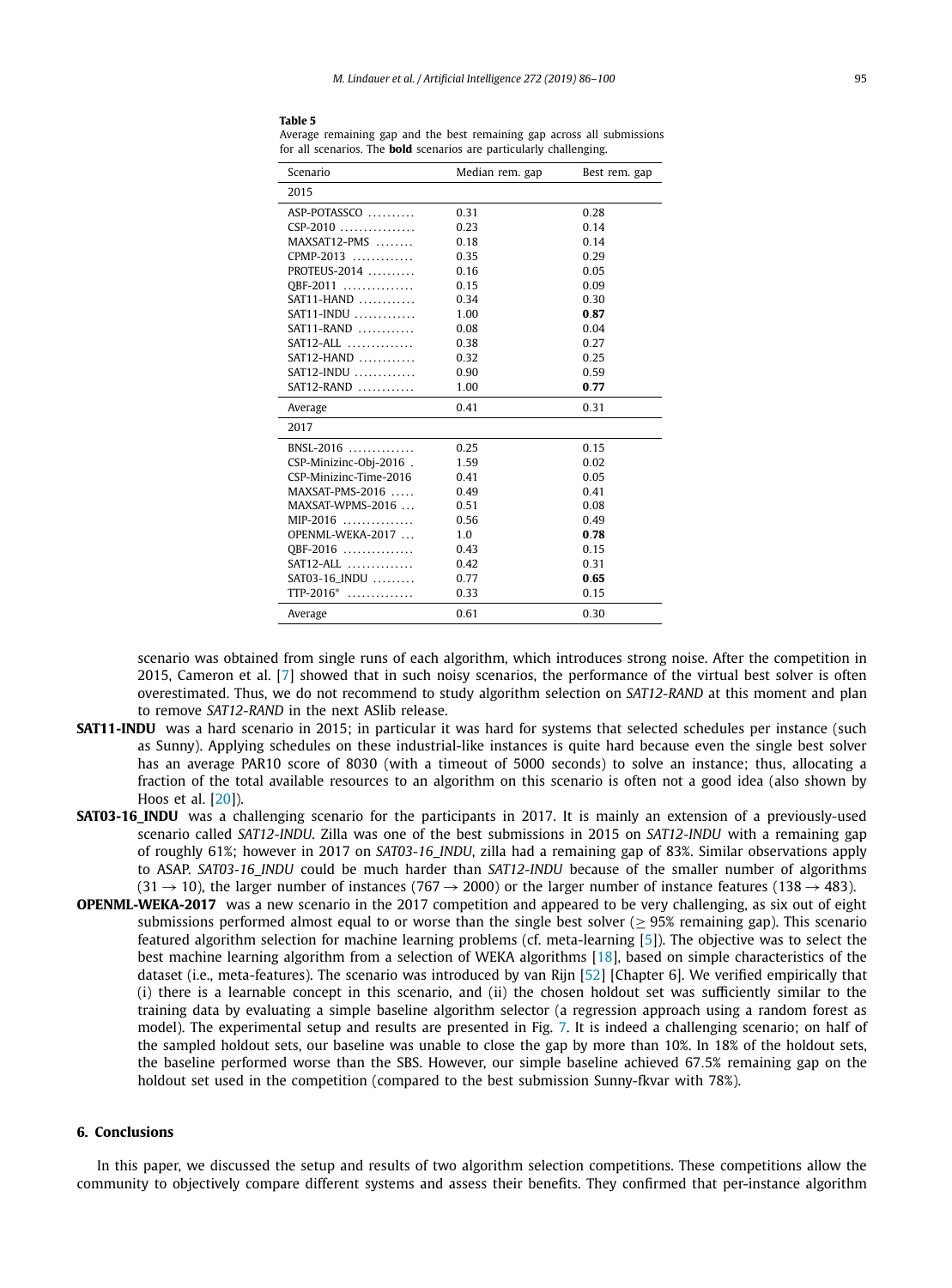<span id="page-10-0"></span>

Fig. 7. Cumulative distribution function of the obtained gap-remaining score of a random forest regressor (a single model trained to predict for all classifiers, 64 trees) on 100 randomly sampled 33% holdout sets of the OPENML-WEKA-2017 scenario. The dashed line indicates the performance of the single best solver; the score on the actual splits as presented in Oberon was 0*.*675.

selection can substantially improve the state of the art in many areas of AI. For example, the virtual best solver obtains on average a 31.8 fold speedup over the single best solver on the runtime scenarios from 2017. While the submissions fell short of this perfect performance, they did achieve significant improvements.

Perhaps more importantly, the competitions highlighted challenges for the community in a field that has been wellestablished for more than a decade. We identified several challenging scenarios on which the recent algorithm selection systems do not perform well. Furthermore, there is no system that performs well on all types of scenarios – a meta-algorithm selection problem is very much relevant in practice and warrants further research. The competitions also highlighted restrictions in the current version of ASlib, which enabled the competitions, that need to be addressed in future work.

#### **Acknowledgements**

Marius Lindauer acknowledges funding by the DFG (German Research Foundation) under Emmy Noether grant HU 1900/2-1. Lars Kotthoff acknowledges funding from the National Science Foundation (NSF), award number 1813537.

#### **Appendix A. Submitted systems in 2015**

- *ASAP* based on random forests (RF) and *k*-nearest neighbor (kNN) as selection models combine pre-solving schedule and per-instance algorithm selection by training both jointly [\[16\]](#page-13-0).
- *AutoFolio* combines several algorithm selection approaches in a single systems and uses algorithm configuration [\[26\]](#page-14-0) to search for the best approach and its hyperparameter settings for the scenario at hand.
- *Sunny* selects an algorithm schedule on a per-instance base [\[1\]](#page-13-0). The time assigned to each algorithm is proportional to the number of solved instances in the neighborhood in the feature space with respect to the instance at hand.
- *Zilla* is the newest version of SATzilla [\[57,58\]](#page-14-0) which uses pair-wise, cost-sensitive random forests combined with presolving schedules.
- *ZillaFolio* is a combination of Zilla and AutoFolio by evaluating both approaches on the training set and using the better approach for generating the predictions for the test set.

# **Appendix B. Technical evaluation details in 2015**

The evaluation was performed as follows. For each scenario, 10 bootstrap samples of the entire data were used to create 10 different train/test splits. No stratification was used. The training part was left unmodified. For the test part, algorithm performances were set to 0 and runstatus to "ok" for all algorithms and all instances – the ASlib specification requires algorithm performance data to be part of a scenario.

There was a time limit of 12 hours for the training phase. Systems that exceeded this limit were disqualified. The time limit was chosen for practical reasons, to make it possible to evaluate the submissions with reasonable resource requirements.

For systems that specified a pre-solver, the instances that were solved by the pre-solver within the specified time were removed from the training set. If a subset of features was specified, only these features (and only the costs associated with these features) were left in both training and test set, with all other feature values removed.

Each system was trained on each train scenario and predicted on each test scenario. In total, 130 evaluations (10 for each of the 13 scenarios) per submitted system were performed. The total CPU time spent was 4685.11 hours on 8-core Xeon E5-2640 CPUs.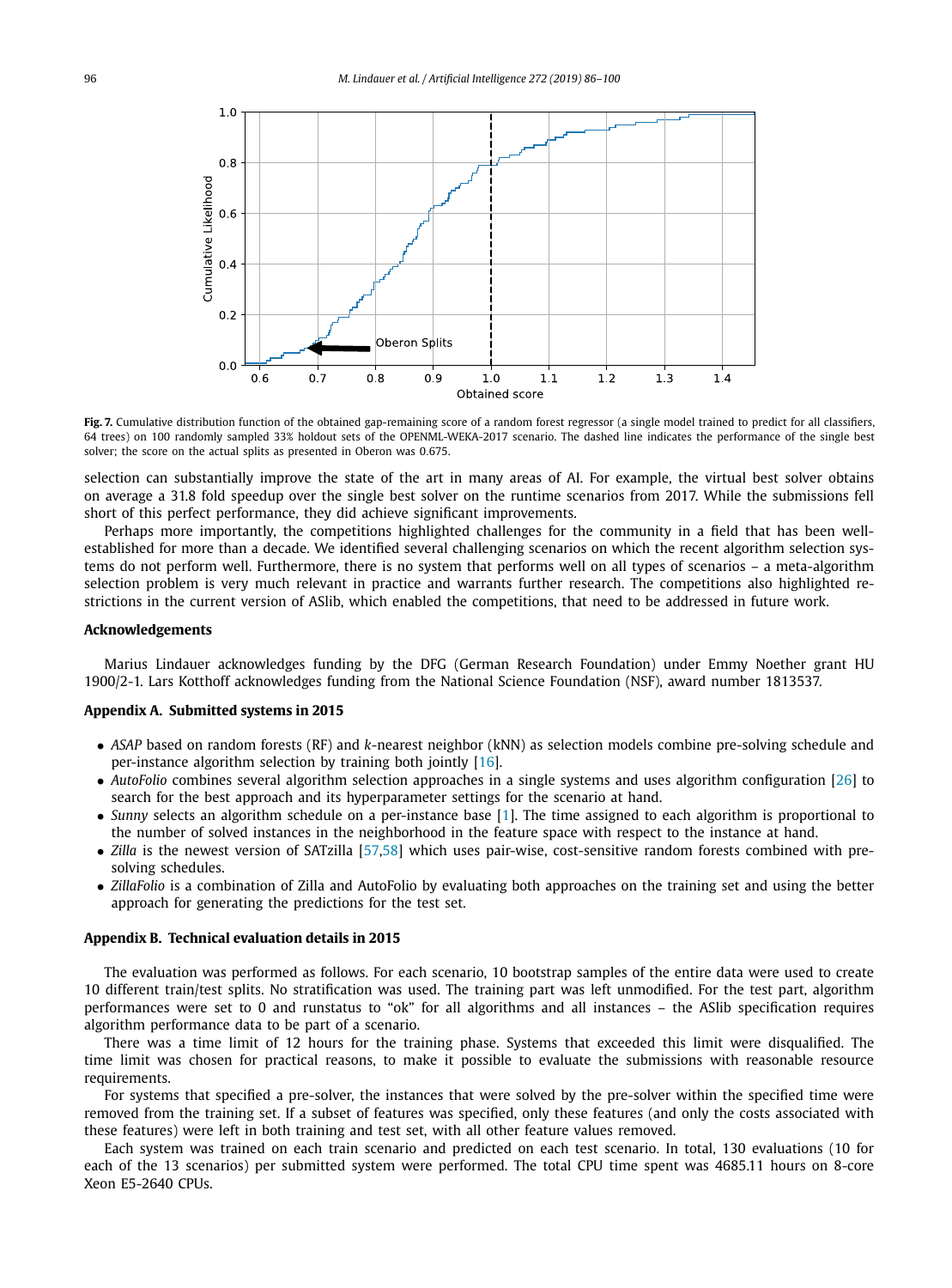<span id="page-11-0"></span>Each system was evaluated in terms of mean PAR10 score, mean misclassification penalty (the additional time that was required to solve an instance because an algorithm that was not the best was chosen; the difference to the VBS), and mean number of instances solved for each of the 130 evaluations on each scenario and split. These are the same performance measures used in ASlib, and enable a direct comparison.

The final score of a submission group (i.e. a system submitted for different ASlib scenarios) was computed as the average score over all ASlib scenarios. For scenarios for which no system belonging to the group was submitted, the performance of the single best algorithm was assumed.

## **Appendix C. Submitted systems in 2017**

- Gonard et al. [\[17\]](#page-13-0) submitted *ASAP.v2 and ASAP.v3* [\[16\]](#page-13-0). ASAP combines pre-solving schedules and per-instance algorithm selection by training both jointly. The main difference between ASAP.v2 and ASAP.v3 is that ASAP.v2 used a pre-solving schedule with a fixed length of 3, whereas ASAP.v3 optimized the schedule length between 1 and 4 on a per-scenario base.
- Malone et al. [\[42\]](#page-14-0) submitted *AS-RF and AS-ASL* [\[43\]](#page-14-0). It also combines pre-solving schedules and per-instance algorithm selection, whereas the selection model is a two-level stacking model with the first level being regression models to predict the performance of each algorithm and the second level combines these performance predictions in a multi-class model to obtain a selected algorithm. AS-RF uses random forest and AS-ASL used auto-sklearn [\[13\]](#page-13-0) to obtain a machine learning model.
- Liu et al. [\[41\]](#page-14-0) submitted *Sunny (autok and fkvar)* [\[1\]](#page-13-0). Sunny selects per-instance algorithm schedules with the goal of minimizing the number of possible timeouts. Sunny-autok optimized the neighborhood size on a per-scenario base [\[37\]](#page-14-0) and Sunny.fkvar additionally also applied greedy forward selection for instance feature subset selection.
- Cameron et al. [\[8\]](#page-13-0) submitted *\*Zilla (vanilla and dynamic)*, the successor of SATzilla [\[57,58\]](#page-14-0). \*Zilla also combines persolving schedules and pre-instance algorithm selection but based on pair-wise weighted random forest models. The dynamic version of \*Zilla additionally uses the trained random forest to extract a per-instance algorithm schedule.<sup>6</sup>

#### **Appendix D. Detailed results 2015 competition**

See Tables D.6[–D.8.](#page-12-0)

#### **Table D.6**

Original results of the PAR10 scores of the 2015 competition.

| Scenario                  | Zilla       | Zillafolio  | Autofolio   | Flexfolio-schedules |
|---------------------------|-------------|-------------|-------------|---------------------|
| ASP-POTASSCO              | 537 (5.0)   | 516(1.0)    | 525(3.0)    | 527(4.0)            |
| CSP-2010                  | 6582 (4.0)  | 6549 (2.0)  | 6621 (7.0)  | 6573 (3.0)          |
| MAXSAT12-PMS              | 3524 (6.0)  | 3598 (8.0)  | 3559 (7.0)  | 3375 (1.0)          |
| PREMARSHALLING-ASTAR-2013 | 2599 (5.0)  | 2722 (7.0)  | 2482 (4.0)  | 2054(2.0)           |
| PROTEUS-2014              | 5324 (7.0)  | 5070 (5.0)  | 5057 (4.0)  | 4435 (1.0)          |
| <b>OBF-2011</b>           | 9339 (7.0)  | 9366(8.0)   | 9177(6.0)   | 8653 (1.0)          |
| SAT11-HAND                | 17436 (3.0) | 17130 (1.0) | 17746 (6.0) | 17560 (4.0)         |
| SAT11-INDU                | 13418 (3.0) | 13768 (4.0) | 13314 (1.0) | 14560 (6.0)         |
| SAT11-RAND                | 9495 (2.0)  | 9731 (3.0)  | 9428 (1.0)  | 10339 (8.0)         |
| SAT12-ALL                 | 964 (1.0)   | 1100(3.0)   | 1066(2.0)   | 1436(6.0)           |
| SAT12-HAND                | 4370 (2.0)  | 4432 (4.0)  | 4303 (1.0)  | 4602(6.0)           |
| SAT12-INDU                | 2754 (3.0)  | 2680 (1.0)  | 2688 (2.0)  | 2972 (4.0)          |
| SAT12-RAND                | 3139 (1.0)  | 3146 (2.0)  | 3160 (3.0)  | 3240 (7.0)          |
| Average                   | 6114 (3.8)  | 6139 (3.8)  | 6087 (3.6)  | 6179 (4.1)          |
| Scenario                  | ASAP_RF     | ASAP_kNN    | Sunny       | Sunny-presolv       |
| ASP-POTASSCO              | 517(2.0)    | 554 (7.0)   | 575(8.0)    | 547(6.0)            |
| CSP-2010                  | 6516 (1.0)  | 6601 (5.0)  | 6615 (6.0)  | 6704 (8.0)          |
| MAXSAT12-PMS              | 3421 (3.0)  | 3395 (2.0)  | 3465 (4.0)  | 3521 (5.0)          |
| PREMARSHALLING-ASTAR-2013 | 2660(6.0)   | 2830 (8.0)  | 2151(3.0)   | 1979 (1.0)          |
| PROTEUS-2014              | 5169 (6.0)  | 5338 (8.0)  | 4866 (3.0)  | 4798 (2.0)          |
| <b>OBF-2011</b>           | 8793 (2.0)  | 8813 (3.0)  | 8907 (4.0)  | 9044(5.0)           |
| SAT11-HAND                | 17581 (5.0) | 17289 (2.0) | 19130 (7.0) | 19238 (8.0)         |
| SAT11-INDU                | 13858 (5.0) | 13359 (2.0) | 14681 (7.0) | 15160 (8.0)         |
| SAT11-RAND                | 10018(6.0)  | 9795 (4.0)  | 10212 (7.0) | 9973 (5.0)          |
| SAT12-ALL                 | 1201(5.0)   | 1181(4.0)   | 1579 (7.0)  | 1661(8.0)           |
| SAT12-HAND                | 4434 (5.0)  | 4395 (3.0)  | 4823 (7.0)  | 4875 (8.0)          |
| SAT12-INDU                | 3005(6.0)   | 2974 (5.0)  | 3201 (8.0)  | 3173 (7.0)          |
| SAT12-RAND                | 3211 (4.0)  | 3239 (6.0)  | 3263(8.0)   | 3222 (5.0)          |
| Average                   | 6183(4.3)   | 6136 (4.5)  | 6421(6.1)   | 6453 (5.8)          |

<sup>6</sup> \*Zilla had a critical bug and the results were strongly degraded because of it. The authors of \*Zilla submitted fixed results after the official deadline but before the test data and the results were announced. We list the fixed results of \*Zilla; but these are not officially part of the competition.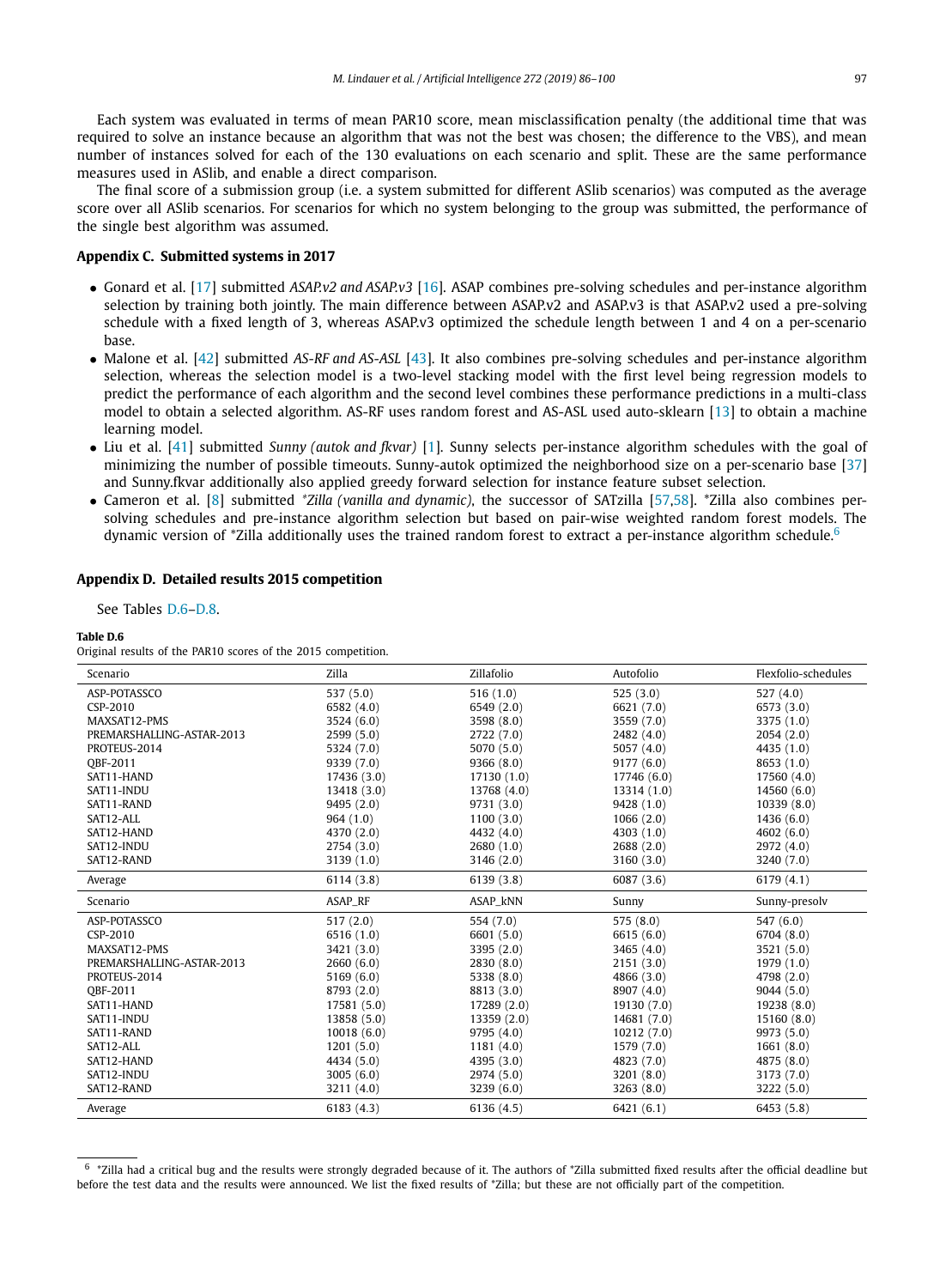#### <span id="page-12-0"></span>**Table D.7**

Original results of the misclassification penalty scores of the 2015 competition.

| Scenario                  | Zilla     | Zillafolio | Autofolio | Flexfolio-schedules |
|---------------------------|-----------|------------|-----------|---------------------|
| ASP-POTASSCO              | 22(5.0)   | 21(2.0)    | 22(3.0)   | 24(7.0)             |
| CSP-2010                  | 14(2.0)   | 11(1.0)    | 28(7.0)   | 23(6.0)             |
| MAXSAT12-PMS              | 38(2.0)   | 42(4.0)    | 177(8.0)  | 41(3.0)             |
| PREMARSHALLING-ASTAR-2013 | 323 (5.0) | 336 (7.0)  | 330 (6.0) | 307 $(4.0)$         |
| PROTEUS-2014              | 482 (8.0) | 470 (7.0)  | 470 (6.0) | 70(1.0)             |
| OBF-2011                  | 192(6.0)  | 194(8.0)   | 182(5.0)  | 133(3.0)            |
| SAT11-HAND                | 462 (3.0) | 406(1.0)   | 486 (5.0) | 514(6.0)            |
| SAT11-INDU                | 615(2.0)  | 639(3.0)   | 574 (1.0) | 779 (8.0)           |
| SAT11-RAND                | 70(3.0)   | 65(2.0)    | 62(1.0)   | 448 (8.0)           |
| SAT12-ALL                 | 95(1.0)   | 111(3.0)   | 103(2.0)  | 211(8.0)            |
| SAT12-HAND                | 75(1.0)   | 82 (3.0)   | 77(2.0)   | 160(8.0)            |
| SAT12-INDU                | 87(1.0)   | 100(2.0)   | 103(3.0)  | 139(5.0)            |
| SAT12-RAND                | 39(1.0)   | 40(2.0)    | 49 (4.0)  | 58 (5.0)            |
| Average                   | 194(3.1)  | 194(3.5)   | 205(4.1)  | 224(5.5)            |
| Scenario                  | ASAP_RF   | ASAP_kNN   | Sunny     | Sunny-presolv       |
| ASP-POTASSCO              | 23(6.0)   | 25(8.0)    | 20(1.0)   | 22(4.0)             |
| CSP-2010                  | 14(3.0)   | 21(4.0)    | 22(5.0)   | 39(8.0)             |
| MAXSAT12-PMS              | 45(6.0)   | 43(5.0)    | 31(1.0)   | 57(7.0)             |
| PREMARSHALLING-ASTAR-2013 | 271(1.0)  | 275(2.0)   | 338 (8.0) | 296 (3.0)           |
| PROTEUS-2014              | 235(4.0)  | 249(5.0)   | 224(3.0)  | 136(2.0)            |
| OBF-2011                  | 98(2.0)   | 80(1.0)    | 181(4.0)  | 194 (7.0)           |
| SAT11-HAND                | 466(4.0)  | 431(2.0)   | 634(8.0)  | 618 (7.0)           |
| SAT11-INDU                | 736 (6.0) | 673(4.0)   | 701(5.0)  | 772 (7.0)           |
| SAT11-RAND                | 124(6.0)  | 129(7.0)   | 122(5.0)  | 85(4.0)             |
| SAT12-ALL                 | 157(5.0)  | 153(4.0)   | 182(6.0)  | 183 (7.0)           |
| SAT12-HAND                | 114(5.0)  | 102(4.0)   | 124(6.0)  | 129(7.0)            |
| SAT12-INDU                | 160(8.0)  | 154 (7.0)  | 154(6.0)  | 138 (4.0)           |
| SAT12-RAND                | 60(7.0)   | 67(8.0)    | 58 (6.0)  | 45(3.0)             |
| Average                   | 193(4.8)  | 185 (4.7)  | 215(4.9)  | 209(5.4)            |

# **Table D.8**

Original results of the solved scores of the 2015 competition.

| Scenario                  | Zilla      | Zillafolio | Autofolio  | Flexfolio-schedules |
|---------------------------|------------|------------|------------|---------------------|
| ASP-POTASSCO              | 0.915(5.0) | 0.919(2.0) | 0.917(4.0) | 0.918(3.0)          |
| CSP-2010                  | 0.870(4.0) | 0.871(2.0) | 0.870(6.0) | 0.870(3.0)          |
| MAXSAT12-PMS              | 0.834(7.0) | 0.830(8.0) | 0.840(4.0) | 0.842(1.0)          |
| PREMARSHALLING-ASTAR-2013 | 0.937(5.0) | 0.933(6.0) | 0.940(4.0) | 0.953(2.0)          |
| PROTEUS-2014              | 0.863(6.0) | 0.871(3.0) | 0.871(2.0) | 0.878(1.0)          |
| OBF-2011                  | 0.745(7.0) | 0.744(8.0) | 0.750(6.0) | 0.765(1.0)          |
| SAT11-HAND                | 0.659(3.0) | 0.665(1.0) | 0.653(6.0) | 0.658(4.0)          |
| SAT11-INDU                | 0.741(3.0) | 0.734(5.0) | 0.742(2.0) | 0.719(6.0)          |
| SAT11-RAND                | 0.815(2.0) | 0.809(3.0) | 0.816(1.0) | 0.804(6.0)          |
| SAT12-ALL                 | 0.930(1.0) | 0.918(3.0) | 0.921(2.0) | 0.897(6.0)          |
| SAT12-HAND                | 0.643(3.0) | 0.638(5.0) | 0.649(1.0) | 0.629(6.0)          |
| SAT12-INDU                | 0.779(3.0) | 0.787(1.0) | 0.787(2.0) | 0.764(5.0)          |
| SAT12-RAND                | 0.742(1.0) | 0.742(2.0) | 0.741(3.0) | 0.735(7.0)          |
| Average                   | 0.806(3.8) | 0.805(3.8) | 0.807(3.3) | 0.802(3.9)          |
| Scenario                  | ASAP_RF    | ASAP_kNN   | Sunny      | Sunny-presolv       |
| ASP-POTASSCO              | 0.919(1.0) | 0.913(7.0) | 0.908(8.0) | 0.913(6.0)          |
| CSP-2010                  | 0.872(1.0) | 0.870(5.0) | 0.870(7.0) | 0.868(8.0)          |
| MAXSAT12-PMS              | 0.840(3.0) | 0.841(2.0) | 0.837(5.0) | 0.835(6.0)          |
| PREMARSHALLING-ASTAR-2013 | 0.933(7.0) | 0.928(8.0) | 0.951(3.0) | 0.955(1.0)          |
| PROTEUS-2014              | 0.861(7.0) | 0.856(8.0) | 0.870(4.0) | 0.869(5.0)          |
| OBF-2011                  | 0.759(2.0) | 0.758(4.0) | 0.758(3.0) | 0.754(5.0)          |
| SAT11-HAND                | 0.656(5.0) | 0.662(2.0) | 0.625(7.0) | 0.623(8.0)          |
| SAT11-INDU                | 0.734(4.0) | 0.744(1.0) | 0.715(7.0) | 0.706(8.0)          |
| SAT11-RAND                | 0.804(7.0) | 0.809(4.0) | 0.800(8.0) | 0.804(5.0)          |
| SAT12-ALL                 | 0.913(5.0) | 0.915(4.0) | 0.881(7.0) | 0.873(8.0)          |
| SAT12-HAND                | 0.640(4.0) | 0.643(2.0) | 0.605(7.0) | 0.601(8.0)          |
| SAT12-INDU                | 0.763(6.0) | 0.765(4.0) | 0.744(8.0) | 0.745(7.0)          |
| SAT12-RAND                | 0.738(4.0) | 0.736(5.0) | 0.733(8.0) | 0.735(6.0)          |
| Average                   | 0.802(4.3) | 0.803(4.3) | 0.792(6.3) | 0.791(6.2)          |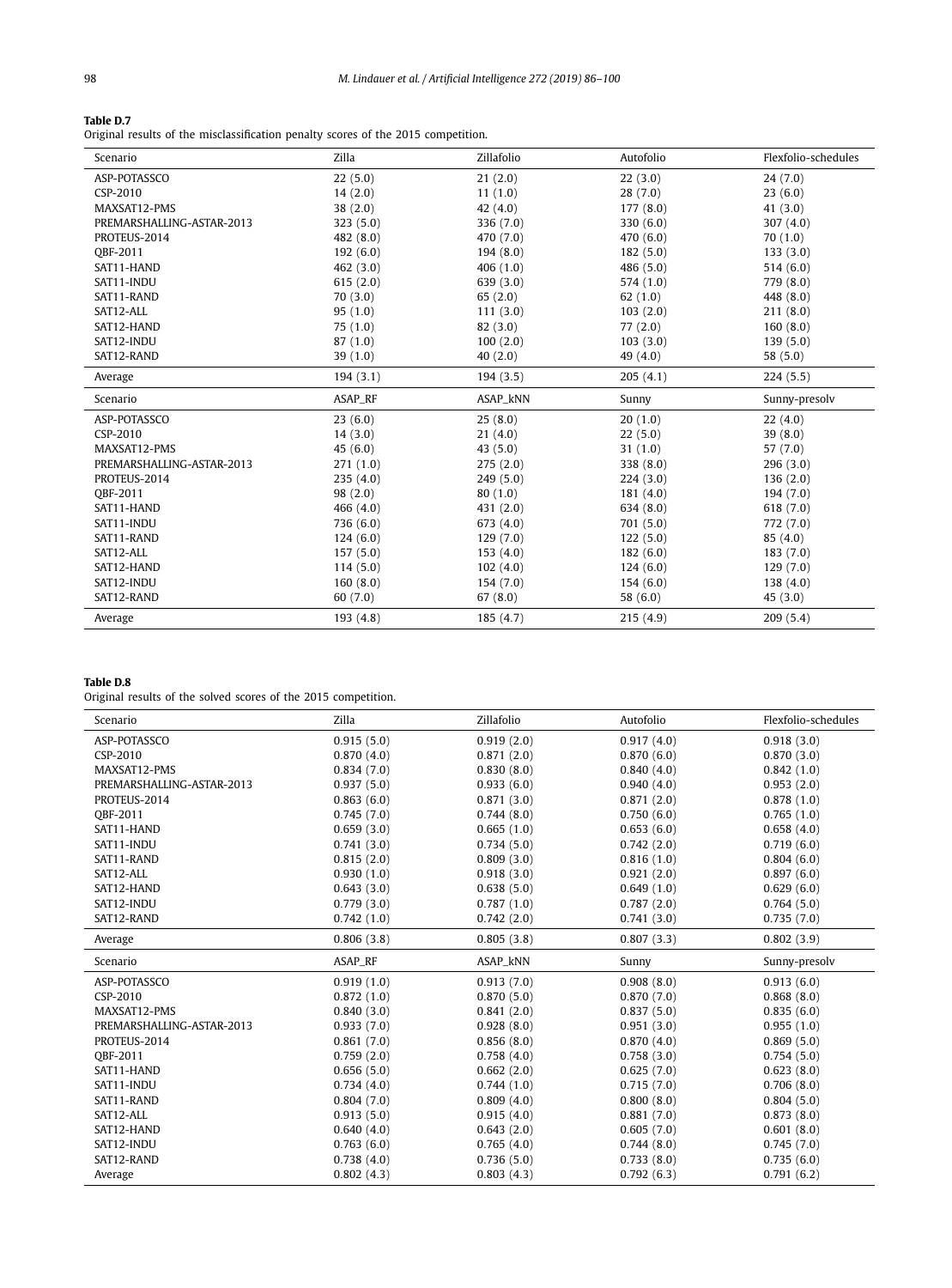#### <span id="page-13-0"></span>**Appendix E. Detailed results 2017 competition**

#### **Table E.9**

Original results of the 2017 competition – score of 0 refers to the virtual best solver and 1 to the single best solver.

| Scenario | ASAP.v2              | ASAP.v3    | Sunny-fkvar | Sunny-autok |
|----------|----------------------|------------|-------------|-------------|
| Bado     | 0.239(4.0)           | 0.192(3.0) | 0.153(1.0)  | 0.252(5.0)  |
| Camilla  | 0.025(1.5)           | 0.025(1.5) | 0.894(3.0)  | 1.475(4.0)  |
| Caren    | 0.412(5.0)           | 0.410(4.0) | 0.055(1.0)  | 0.217(2.0)  |
| Magnus   | 0.492(4.0)           | 0.494(5.0) | 0.419(3.0)  | 0.498(6.0)  |
| Mira     | 0.495(2.0)           | 0.491(1.0) | 0.568(4.0)  | 1.014(6.0)  |
| Monty    | 0.167(2.0)           | 0.237(3.0) | 0.090(1.0)  | 0.368(4.0)  |
| Oberon   | 0.950(3.5)           | 0.950(3.5) | 0.787(1.0)  | 0.877(2.0)  |
| Quill    | 0.302(2.0)           | 0.420(3.0) | 0.431(4.0)  | 0.150(1.0)  |
| Sora     | 0.650(1.0)           | 0.775(4.0) | 0.821(5.0)  | 0.827(6.0)  |
| Svea     | 0.324(2.0)           | 0.312(1.0) | 0.342(3.0)  | 0.421(4.0)  |
| Titus    | 0.154(1.5)           | 0.154(1.5) | 0.201(4.0)  | 0.195(3.0)  |
| Average  | 0.383(2.6)           | 0.405(2.8) | 0.433(2.7)  | 0.572(3.9)  |
|          |                      |            |             |             |
| Scenario | Star-zilla_dyn_sched | Star-zilla | AS-RF       | AS-ASL      |
| Bado     | 0.516(8.0)           | 0.293(6.0) | 0.164(2.0)  | 0.319(7.0)  |
| Camilla  | 3.218(7.5)           | 3.218(7.5) | 1.974(5.0)  | 2.289(6.0)  |
| Caren    | 0.223(3.0)           | 1.001(6.0) | 1.659(7.0)  | 2.068(8.0)  |
| Magnus   | 0.410(1.0)           | 0.417(2.0) | 2.012(7.0)  | 2.013(8.0)  |
| Mira     | 2.337(8.0)           | 0.967(5.0) | 0.505(3.0)  | 1.407(7.0)  |
| Monty    | 0.513(5.0)           | 0.827(6.0) | 8.482(8.0)  | 7.973(7.0)  |
| Oberon   | 1.000(5.5)           | 1.000(5.5) | 3.798 (7.0) | 7.233(8.0)  |
| Quill    | 0.541(5.0)           | 0.692(6.0) | 1.328(8.0)  | 1.299(7.0)  |
| Sora     | 0.687(2.5)           | 0.687(2.5) | 1.135(7.0)  | 1.383(8.0)  |
| Svea     | 0.829(7.5)           | 0.829(7.5) | 0.543(5.0)  | 0.561(6.0)  |
| Titus    | 0.335(5.5)           | 0.335(5.5) | 1.535(8.0)  | 1.113(7.0)  |

#### **References**

- [1] R. Amadini, M. [Gabbrielli,](http://refhub.elsevier.com/S0004-3702(18)30198-X/bib616D6164696E692D74706C70313461s1) J. Mauro, SUNNY: a lazy portfolio approach for constraint solving, Theory Pract. Log. Program. 14 (4–5) (2014) 509–524.
- [2] C. Ansótegui, J. Gabàs, Y. Malitsky, M. Sellmann, Maxsat by improved [instance-specific](http://refhub.elsevier.com/S0004-3702(18)30198-X/bib616E736F74656775692D61696A3136s1) algorithm configuration, Artif. Intell. 235 (2016) 26–39.
- [3] C. Ansótegui, M. Sellmann, K. Tierney, A [gender-based](http://refhub.elsevier.com/S0004-3702(18)30198-X/bib616E736F74656775692D6370303961s1) genetic algorithm for the automatic configuration of algorithms, in: I. Gent (Ed.), Proceedings of the Fifteenth International Conference on Principles and Practice of Constraint [Programming,](http://refhub.elsevier.com/S0004-3702(18)30198-X/bib616E736F74656775692D6370303961s1) CP'09, in: Lecture Notes in Computer Science, vol. 5732, [Springer-Verlag,](http://refhub.elsevier.com/S0004-3702(18)30198-X/bib616E736F74656775692D6370303961s1) 2009, pp. 142–157.
- [4] B. Bischl, P. Kerschke, L. Kotthoff, M. Lindauer, Y. Malitsky, A. Frechétte, H. Hoos, F. Hutter, K. [Leyton-Brown,](http://refhub.elsevier.com/S0004-3702(18)30198-X/bib62697363686C2D61696A313661s1) K. Tierney, J. Vanschoren, ASlib: a benchmark library for [algorithm](http://refhub.elsevier.com/S0004-3702(18)30198-X/bib62697363686C2D61696A313661s1) selection, Artif. Intell. (2016) 41–58.
- [5] P. Brazdil, C. [Giraud-Carrier,](http://refhub.elsevier.com/S0004-3702(18)30198-X/bib4272617A64696C32303038s1) C. Soares, R. Vilalta, Metalearning: Applications to Data Mining, 1st edition, Springer Publishing Company, 2008, Incorpo[rated.](http://refhub.elsevier.com/S0004-3702(18)30198-X/bib4272617A64696C32303038s1)
- [6] F. Calimeri, D. Fusca, S. Perri, J. Zangari, I-DLV+MS: preliminary report on an automatic asp solver selector, in: [Proceedings](http://refhub.elsevier.com/S0004-3702(18)30198-X/bib63616C696D65726932303137646C76s1) of the 24th RCRA International Workshop on Experimental Evaluation of Algorithms for Solving Problems with [Combinatorial](http://refhub.elsevier.com/S0004-3702(18)30198-X/bib63616C696D65726932303137646C76s1) Explosion, 2017, pp. 26–32.
- [7] C. Cameron, H. Hoos, K. [Leyton-Brown,](http://refhub.elsevier.com/S0004-3702(18)30198-X/bib63616D65726F6E2D696A6361313661s1) Bias in algorithm portfolio performance evaluation, in: S. Kambhampati (Ed.), Proceedings of the Twenty-Fifth International Joint Conference on Artificial Intelligence, IJCAI, IJCAI/AAAI Press, 2016, [pp. 712–719.](http://refhub.elsevier.com/S0004-3702(18)30198-X/bib63616D65726F6E2D696A6361313661s1)
- [8] C. Cameron, H.H. Hoos, K. [Leyton-Brown,](http://refhub.elsevier.com/S0004-3702(18)30198-X/bib43616D65726F6E3137s1) F. Hutter, Oasc-2017: \*zilla submission, in: M. Lindauer, J.N. van Rijn, L. Kotthoff (Eds.), Proceedings of the Open Algorithm Selection Challenge, vol. 79, 2017, [pp. 15–18.](http://refhub.elsevier.com/S0004-3702(18)30198-X/bib43616D65726F6E3137s1)
- [9] J. Carpenter, May the best analyst win, Science [331 \(6018\)](http://refhub.elsevier.com/S0004-3702(18)30198-X/bib43617270656E74657232303131s1) (2011) 698-699.
- [10] J. Demsar, Statistical [comparisons](http://refhub.elsevier.com/S0004-3702(18)30198-X/bib44656D73617232303036s1) of classifiers over multiple data sets, J. Mach. Learn. Res. 7 (2006) 1–30.
- [11] A. Dutt, J. Haritsa, Plan bouquets: a fragrant approach to robust query [processing,](http://refhub.elsevier.com/S0004-3702(18)30198-X/bib647574745F706C616E5F32303136s1) ACM Trans. Database Syst. 41 (2) (2016) 1–37.
- [12] M. Feurer, K. Eggensperger, S. Falkner, M. Lindauer, F. Hutter, Practical automated machine learning for the [AutoML challenge](http://refhub.elsevier.com/S0004-3702(18)30198-X/bib6665757265722D6175746F6D6C313862s1) 2018, in: ICML 2018 AutoML [Workshop,](http://refhub.elsevier.com/S0004-3702(18)30198-X/bib6665757265722D6175746F6D6C313862s1) July 2018.
- [13] M. Feurer, A. Klein, K. Eggensperger, J.T. [Springenberg,](http://refhub.elsevier.com/S0004-3702(18)30198-X/bib6665757265722D6E6970733230313561s1) M. Blum, F. Hutter, Efficient and robust automated machine learning, in: C. Cortes, N. Lawrence, D. Lee, M. Sugiyama, R. Garnett (Eds.), Proceedings of the 29th [International](http://refhub.elsevier.com/S0004-3702(18)30198-X/bib6665757265722D6E6970733230313561s1) Conference on Advances in Neural Information Processing Systems, NIPS'15, 2015, [pp. 2962–2970.](http://refhub.elsevier.com/S0004-3702(18)30198-X/bib6665757265722D6E6970733230313561s1)
- [14] M. Feurer, T. Springenberg, F. Hutter, Initializing Bayesian [hyperparameter](http://refhub.elsevier.com/S0004-3702(18)30198-X/bib6665757265722D61616169313561s1) optimization via meta-learning, in: B. Bonet, S. Koenig (Eds.), Proceedings of the [Twenty-Ninth National](http://refhub.elsevier.com/S0004-3702(18)30198-X/bib6665757265722D61616169313561s1) Conference on Artificial Intelligence, AAAI'15, AAAI Press, 2015, pp. 1128–1135.

[15] C. Gomes, B. Selman, Algorithm [portfolios,](http://refhub.elsevier.com/S0004-3702(18)30198-X/bib676F6D65732D61696A3031s1) Artif. Intell. 126 (1–2) (2001) 43–62.

- [16] F. Gonard, M. Schoenauer, M. Sebag, Algorithm selector and [prescheduler](http://refhub.elsevier.com/S0004-3702(18)30198-X/bib676F6E6172642D6D6574613136s1) in the icon challenge, in: Proceedings of the International Conference on [Metaheuristics](http://refhub.elsevier.com/S0004-3702(18)30198-X/bib676F6E6172642D6D6574613136s1) and Nature Inspired Computing, META'2016, 2016.
- [17] F. Gonard, M. Schoenauer, M. Sebag, Asap.v2 and asap.v3: sequential [optimization](http://refhub.elsevier.com/S0004-3702(18)30198-X/bib476F6E6172643137s1) of an algorithm selector and a scheduler, in: M. Lindauer, J.N. van Rijn, L. Kotthoff (Eds.), [Proceedings](http://refhub.elsevier.com/S0004-3702(18)30198-X/bib476F6E6172643137s1) of the Open Algorithm Selection Challenge, vol. 79, 2017, pp. 8–11.
- [18] M. Hall, E. Frank, G. Holmes, B. Pfahringer, P. [Reutemann,](http://refhub.elsevier.com/S0004-3702(18)30198-X/bib48616C6C32303039s1) I. Witten, The WEKA data mining software: an update, ACM SIGKDD Explor. Newsl. 11 (1) (2009) [10–18.](http://refhub.elsevier.com/S0004-3702(18)30198-X/bib48616C6C32303039s1)
- [19] M. Helmert, G. Röger, E. Karpas, Fast downward stone soup: a baseline for building planner portfolios, in: [ICAPS-2011](http://refhub.elsevier.com/S0004-3702(18)30198-X/bib68656C6D6572742D6963617073313161s1) Workshop on Planning and Learning, PAL, 2011, [pp. 28–35.](http://refhub.elsevier.com/S0004-3702(18)30198-X/bib68656C6D6572742D6963617073313161s1)
- [20] H. Hoos, R. Kaminski, M. Lindauer, T. Schaub, aspeed: solver scheduling via answer set [programming,](http://refhub.elsevier.com/S0004-3702(18)30198-X/bib686F6F732D74706C70313462s1) Theory Pract. Log. Program. 15 (2015) 117–142.
- [21] H. Hoos, M. Lindauer, T. Schaub, claspfolio 2: advances in algorithm selection for answer set [programming,](http://refhub.elsevier.com/S0004-3702(18)30198-X/bib686F6F732D74706C70313461s1) Theory Pract. Log. Program. 14 (2014) [569–585.](http://refhub.elsevier.com/S0004-3702(18)30198-X/bib686F6F732D74706C70313461s1)